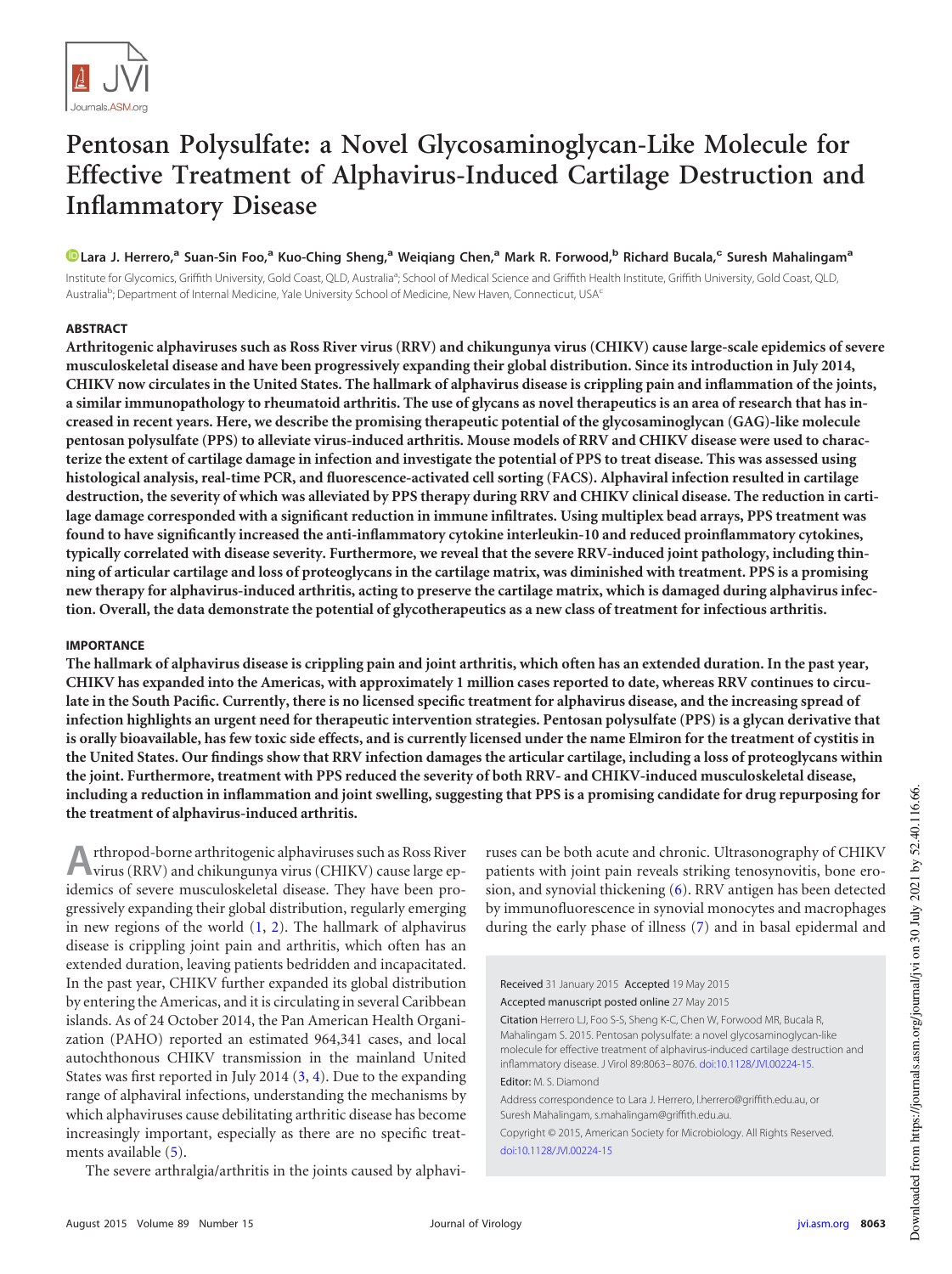#### <span id="page-1-0"></span>**TABLE 1** Primer sequences used

|                              | Sequence                           |                                 |  |  |  |  |
|------------------------------|------------------------------------|---------------------------------|--|--|--|--|
| Target gene product          | Forward                            | Reverse                         |  |  |  |  |
| $TGF-\beta$                  | CAA CGC CAT CTA TGA GAA AAC C      | AAG CCC TGT ATT CCG TCT CC      |  |  |  |  |
| Aggrecan                     | GCC CAA GAA CAG TAC AAT GGT        | TGC TAG GTT GGT TGA CCC A       |  |  |  |  |
| Collagen I                   | CAG AAC ATC ACC TAC CAC TGC AA     | TTC AAC ATC GTT GGA ACC CTG     |  |  |  |  |
| Collagen II                  | AGA ACA GCA TCG CCT ACC TG         | CTT GCC CCA CTT ACC AGT GT      |  |  |  |  |
| $BMP-1/mTLD$                 | AGC AGG CTG CAG TTC TCA GAC AGC    | GAA TGT GTT CCG GGC ATA GTG CAT |  |  |  |  |
| ADAMTS-4                     | CAC TGA CTT CCT GGA CAA TGG TTA T  | GGA AAA GTC GTC GGT AGA TGG A   |  |  |  |  |
| ADAMTS-5                     | GAT GAT CAC GAA GAG CAC TAC GA     | TCA CAT GAA TGA TGC CCA CAT     |  |  |  |  |
| $MMP-3$                      | TGG AGC TGA TGC ATA AGC CC         | TGA AGC CAC CAA CAT CAG GA      |  |  |  |  |
| $MMP-9$                      | GGA ACT CAC ACG ACA TCT TCC A      | GAA ACT CAC ACG CCA GAA GAA TTT |  |  |  |  |
| TIMP-3                       | GGC ACT CTG GTC TAC ACT ATT AAG CA | TTT CAG AGG CTT CCG TGT GA      |  |  |  |  |
| RRV nsp3 primer <sup>a</sup> | CCG TGG CGG GTA TTA TCA AT         | AAC ACT CCC GTC GAC AAC AGA     |  |  |  |  |

*<sup>a</sup>* The RRV nsp3 probe is ATT AAG AGT GTA GCC ATC C.

eccrine duct epithelia 3 days after the onset of RRV exanthem [\(8\)](#page-12-7). Using antigen staining and RT-PCR, RRV has also been detected in synovial effusions more than 1 month after the onset of symptoms, providing evidence of persistent infection in the inflamed synovium [\(9\)](#page-12-8).

In the past few years, we have identified many similarities between the pathobiology of infectious arthritis and rheumatoid arthritis  $(RA)$   $(10-12)$  $(10-12)$  $(10-12)$ . RA is a systemic autoimmune disease that principally attacks synovial joints. It involves synovitis with hyperplasia of synovial cells, an inflammatory synovial fluid, and the development of invasive pannus. The disease results in destruction of articular cartilage and ankylosis of the joints, leading to disability, decreased quality of life, and other comorbidities [\(13\)](#page-12-12). The inflammatory response in joints during alphavirus infection, although less well characterized, appears similar to that described in RA [\(12\)](#page-12-11).

The synovial space of joints is glycan rich, containing high levels of glycosaminoglycans (GAGs) that frequently are linked to protein backbones to form proteoglycan structures. Chondrocytes are the major cell type producing the matrix of articular cartilage that is rich in proteoglycans [\(14\)](#page-12-13). However, there have been no studies to elucidate the impact of alphaviruses on cartilage and the proteoglycan matrix of the joint.

Pentosan polysulfate (PPS) is a GAG with a heparin-like structure. PPS is used as a treatment for a variety of inflammatory conditions. In the United States, it is currently licensed under the name Elmiron for the treatment of interstitial cystitis [\(15\)](#page-12-14). In addition, it has undergone promising clinical trials for the treatment of noninfectious arthritis [\(16,](#page-12-15) [17\)](#page-12-16) and has shown promise in effectively maintaining levels of cartilage proteoglycans in a number of experimental animal models of arthritis [\(18\)](#page-12-17). These results have led to PPS being licensed as a disease-modifying drug against osteoarthritis in horses and dogs under the name Cartrophen Vet [\(19\)](#page-12-18). Despite this, there have been no studies on the potential of the glycan derivative PPS in any virus-induced pathology, including infectious arthritis. We hypothesized that PPS would maintain cartilage quality and reduce arthritic joint pathology in a model of alphavirus-induced arthritis.

In this study, we show that RRV infection results in histopathology of the joint similar to that observed in RA. This includes pannus-like formation, immune infiltration, and cartilage damage. We further show that treatment with PPS ameliorates the severity of both RRV and CHIKV clinical disease, with an overall

reduction in both immune infiltrates and soluble proinflammatory factors. We also observed a change in the kinetics of the soluble factors involved in macrophage activation. In RRV infection, treatment also reduced the loss of articular cartilage and protected the level of proteogylcans in the cartilage matrix, altering the expression of cartilage components, including aggrecan and collagen. Overall, we show that PPS is a safe and effective treatment for both acute and chronic RRV infection.

#### **MATERIALS AND METHODS**

**Viruses and cells.** Stocks of the wild-type strain T48 of RRV were generated from the full-length T48 cDNA clone (kindly provided by Richard Kuhn, Purdue University) [\(20\)](#page-12-19). Stocks of CHIKV strain Mauritius were propagated in BHK-21 cells. All titrations were performed by plaque assay on Vero cells as described previously [\(21\)](#page-12-20).

**Mice.** C57BL/6 wild-type (WT) mice were obtained from the Animal Resources Centre (Perth, Australia) and bred in-house. All animal experiments were performed in accordance with the guidelines set out by the Griffith University Animal Ethics Committee. Twenty- to 25-day-old C57BL/6 mice were inoculated subcutaneously (s.c.) with 10<sup>4</sup> PFU virus. RRV in PBS to a volume of 50  $\mu$ l was injected into the thorax as described previously  $(11)$ , and CHIKV in PBS to a volume of 20  $\mu$ l was injected into the ventral side of the footpad as described previously [\(10\)](#page-12-9). Mock-infected mice were inoculated with PBS alone. Mice were weighed and scored for disease signs every 24 h. RRV disease scores were assessed based on animal strength and hind-leg paralysis as outlined previously [\(22\)](#page-12-21). Swelling of the footpad induced by CHIKV was assessed by measuring the height and width of the perimetatarsal area of the hind foot using Kincrome digital vernier calipers.

Treatment with pentosan polysulfate (Cartrophen Vet; Biopharm Australia) or vehicle alone was given intraperitoneally (i.p.) at 3 mg/kg of body weight in 100  $\mu$ l PBS (vehicle) daily for the duration of the experiment, commencing from the day of virus infection. In long-term experiments, PPS treatment was delivered orally by adding it to drinking water at a concentration of 100 mg/liter, which is equivalent to a dose of 25 mg/kg/day based on the daily water consumption of a C57BL/6 mouse as previously reported [\(23\)](#page-12-22). Using the human-to-animal conversion outlined by Reagan-Shaw et al. [\(24\)](#page-12-23), 25 mg/kg/day is the equivalent of a human dose of 2 mg/kg, which is the recommended dose for Elmiron.

**Histology.** Mice were sacrificed and perfused with 4% paraformaldehyde (PFA). Tissues were collected and fixed in 4% PFA, followed by paraffin embedding. Ankles and knee joints were decalcified prior to embedding. Sagittal sections  $5 \mu m$  thick were prepared and stained with hematoxylin and eosin (H&E), Masson's trichrome, or safranin O/fast green. Cartilage thickness and damage were measured at  $\times$ 200 magnification from the medial femoral condyle (MFC) and the medial tibial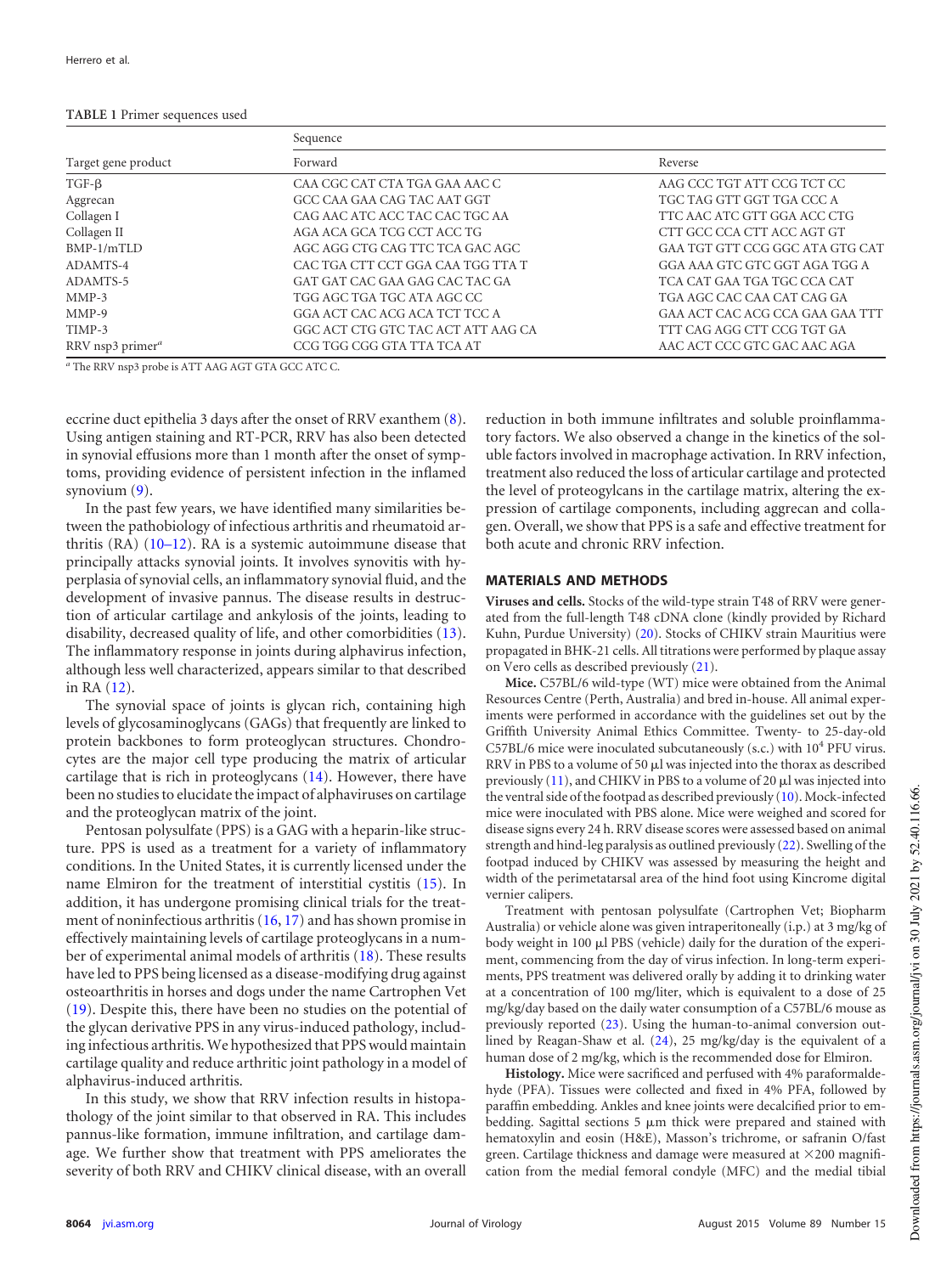

<span id="page-2-0"></span>FIG 1 RRV infection results in damage to the cartilage in joint tissues. Twenty-day-old C57BL/6 mice were infected s.c. with 10<sup>4</sup> PFU RRV or mock infected with diluent alone. Infection resulted in extensive inflammation, pannus formation, articular cartilage thinning, disruption of the proteoglycans, and upregulation of cartilage-associated genes. (A, B) For histological analysis of the joints of RRV-infected mice, the mice were sacrificed at peak disease 10 days p.i. and perfused with 4% PFA. Knee joint tissues were removed and paraffin embedded, and 5-µm sections generated. Sections were stained with H&E (A) or safranin O/fast green  $(B)$ . B, bone; C, cartilage; P, pannus. Images are representative of the results for at least 5 mice per group (magnification,  $\times 100$ ). (C) Left, the widths of cartilage from mock- and RRV-infected mice were measured in five areas per mouse and averaged. Each symbol represents the results for one mouse. Right, cartilage degradation of the medial femoral condyle (MFC) and the medial tibia plateau (MTP) of RRV mice was assessed as outlined in Materials and Methods; mock-infected control mice were given a score of 1. The data represent the mean results  $\pm$  SEM for 5 mice per group. (D) Both at early time points (i) and at peak disease (ii), total RNA from ankle joint tissues was isolated and analyzed for mRNA expression by qRT-PCR. Data for expression relative to that in mock-infected controls (as represented by the dashed line) are normalized to the level of the housekeeping gene  $HPRT1$ . Each bar represents the mean result  $\pm$  SEM for 5 to 6 mice per group. \*,  $P < 0.05$ ; \*\*,  $P < 0.01$ ; \*\*\*,  $P < 0.001$ ; one-way ANOVA with Dunnett's posttest.

plateau (MTP) by averaging five random points of measurement (separated by at least 20  $\mu$ M distance) per region per mouse and graphed as the mean result  $\pm$  standard error of the mean (SEM) for 5 mice per group. Epiphyseal thickness was measured from central sagittal sections by averaging five random points of measurement (separated by at least 20  $\mu$ M distance) per region per mouse and graphed as the mean  $\pm$  SEM for 5 mice per group. Cartilage degradation in the MFC and the MTP was assessed according to a modified version of the semiquantitative scoring system of Glasson et al. [\(25\)](#page-12-24), where 1 is normal cartilage, 2 is alteration of the proteoglycan matrix as assessed by safranin O staining, 3 is alteration of the proteoglycan matrix and loss of lamina splendens, 4 is a score of 2 or 3 plus thinning of either the transitional or radial cartilage, and 5 is a score of 2 or 3 plus thinning of both the transitional and radial layers.

**Multiplex bead array analyses.** The levels of serum cytokines were determined using multiplex bead array kits according to the manufacturer's instructions (Bio-Plex pro mouse cytokine 23-plex kits; Bio-Rad, Hercules, CA). Data were acquired using a Luminex 200 (Bio-Rad) and analyzed using the Bio-plex Manager 6.1 software (Bio-Rad).

**Real-time PCR.** Preparation of RNA was performed from cell pellets using TRIzol (Life Technologies, Melbourne, Australia) according to the manufacturer's instructions. Total RNA was quantified by using a NanoDrop 1000 spectrophotometer (Thermo Scientific, Victoria, Australia). The extracted total RNA (20 ng/ $\mu$ l) was reverse transcribed using an oligo(dT) primer and reverse transcriptase (Sigma-Aldrich, Sydney, Australia) according to the manufacturer's instructions.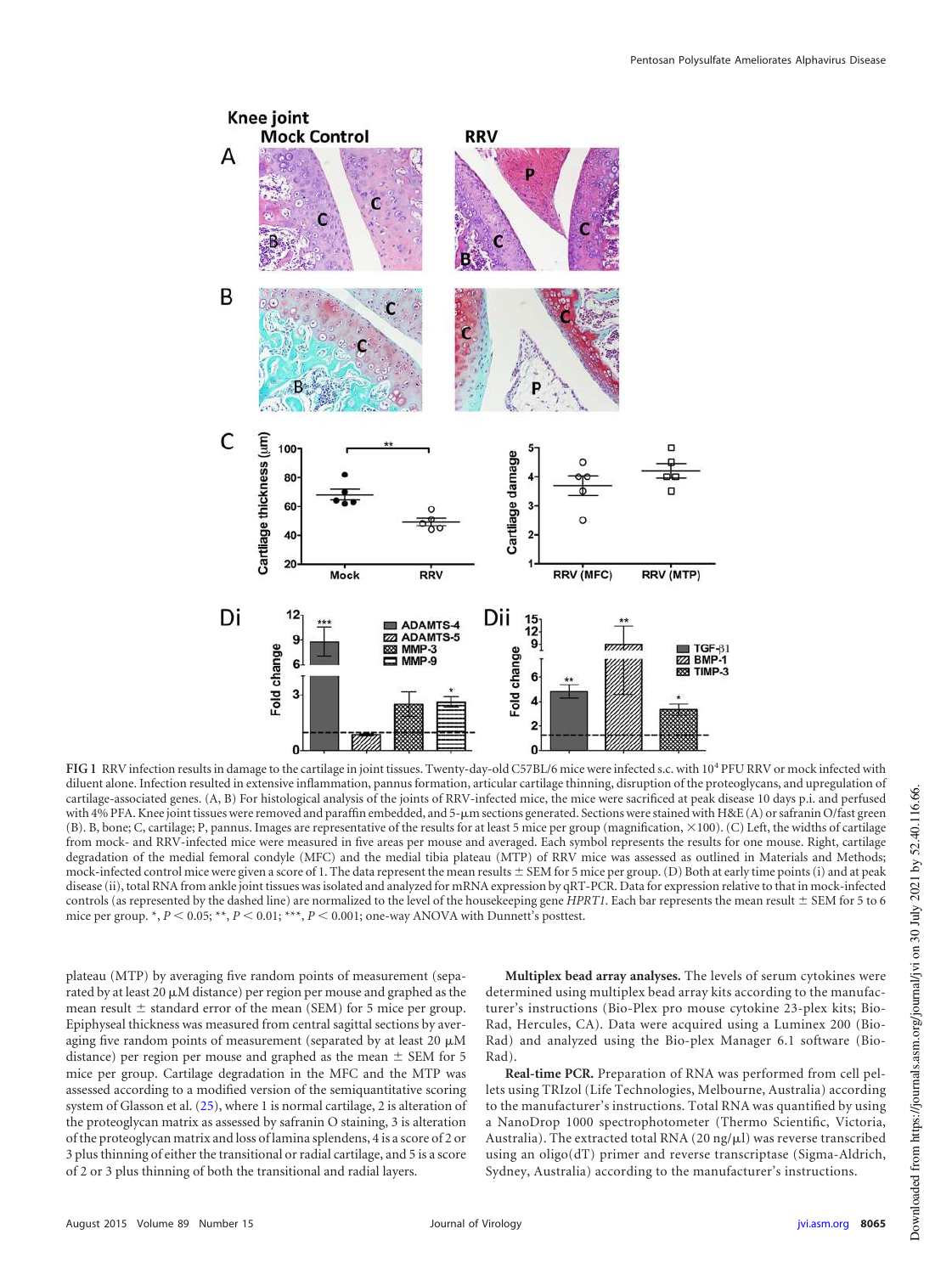

<span id="page-3-0"></span>**FIG 2** Pentosan polysulfate reduces the severity of acute RRV-induced inflammatory disease. PPS treatment reduced the levels of disease signs, prevented severe weight loss, and reduced the levels of inflammatory infiltrates in the joint and muscle tissues, thus protecting the muscle tissue from extensive RRV-induced damage. Twenty-day-old C57BL/6 mice were infected s.c. with 10<sup>4</sup> PFU RRV or mock infected with diluent alone and then either treated daily i.p. with PPS at 3 mg/kg in 100 µl PBS or mock treated with PBS alone. (A) Mice were scored for the development of hind-limb dysfunction and displayed a reduction in RRV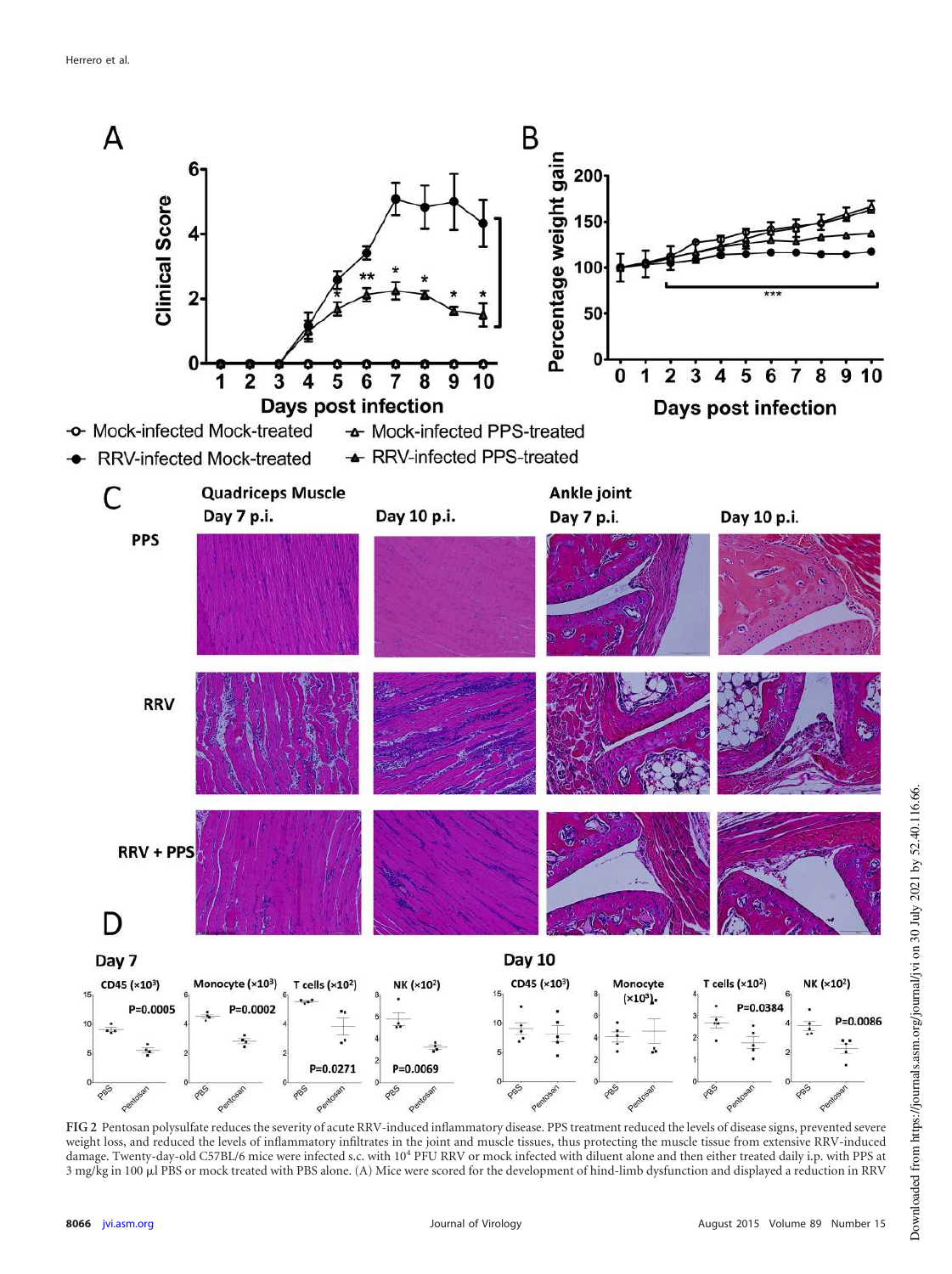

<span id="page-4-0"></span>**FIG 3** PPS treatment does not alter the kinetics of viral replication, as indicated by measurement of both infectious virus and viral RNA. Mice were infected s.c. with RRV or mock infected with diluent alone and then either treated daily i.p. with PPS or mock treated with PBS alone. At days 1, 2, 3, 7, and 10 p.i., serum and quadriceps and ankle tissues were harvested and homogenized and the viral load determined. (A) For infectious virus, viral load was determined by plaque assay on Vero cells. (B) For viral RNA, viral load was determined by qPCR with *nsp3*-specific primers, using a standard generated from serial dilutions of RRV T48 infectious plasmid. Each symbol represents the result for a single mouse, and the horizontal lines represent the median values. \*, *P* < 0.05; two-way ANOVA with Bonferroni posttest for plaque assay and unpaired Mann-Whitney for PCR.

**Gene expression.** SYBR green real-time PCR was performed using 10 ng of template cDNA in 96-well plates on a CFX96 Touch real-time PCR system, using QuantiTect primer assay kits (Qiagen, Hilden, Germany) for *HPRT1* or primers purchased from Sigma-Aldrich with the sequences presented in [Table 1.](#page-1-0)

**Viral load quantification.** A standard curve was generated using serial dilutions of RRV T48 infectious plasmid DNA as described previously [\(26\)](#page-12-25). Quantification of viral load was performed using SsoAdvanced universal probes supermix (Bio-Rad) in a 12.5-µl reaction mixture volume to detect nonstructural protein 3 (nsP3) region RNA [\(Table 1\)](#page-1-0) [\(26\)](#page-12-25).

All reactions were performed using 96-well plates in the Bio-Rad CFX96 Touch real-time PCR detection system. The cycling conditions were as follows: (i) a PCR initial activation step of 95°C for 15 min (1 cycle) and (ii) 3-step cycling of 94°C for 15 s, 55°C for 30 s, and 72°C for 30 s for 40 cycles. The dissociation curve was acquired using CFX Manager software to determine the specificity of amplified products. A standard curve was plotted, and copy numbers of amplified products were interpolated from the standard curve using Prism GraphPad software to determine viral load. The fold change in mRNA expression relative to the level in mock-infected samples for each gene was calculated with the cycle threshold  $(\Delta \Delta C_T)$  method. Briefly,  $\Delta \Delta C_T = \Delta C_T$  (RRV infected) –  $\Delta C_T$ (mock infected), where  $\Delta C_T = C_T$  (gene of interest) –  $C_T$  (housekeeping gene *HPRT*). The fold change for each gene was calculated as  $2^{-\Delta\Delta C\tilde{T}}$ .

**Detection of leukocyte infiltrates in quadriceps.** Quadriceps muscles were removed and processed as described previously [\(10\)](#page-12-9). Briefly, tissues were incubated with 3 mg/ml collagenase IV and 1 mg/ml DNase I in 100

µl RPMI 1640 at 37°C for 1.5 h and then resuspended in 5 ml RPMI and passed through a 40-µm cell strainer. Cells were washed, pelleted, treated with  $1 \times$  red blood cell (RBC) lysis buffer for 5 min, and counted. To determine percentages and numbers of specific leukocyte populations, cells were treated with Fc Block (2.4G2; BD) for 5 min at 4°C and labeled with fluorochrome-conjugated anti-mouse antibodies, including anti-CD3-fluorescein isothiocyanate (FITC) (145-2C11; BD), anti-CD19-allophycocyanin (APC) (MB19-1; eBioscience), anti-CD11b-phycoerythrin (PE) (M1/70; BD), anti-Gr1-APC (RB6-8C5; eBioscience), and anti-pan-NK/NKT antigen-PE (U5A2-13; BD) antibodies in various combinations in the presence of biotinylated anti-CD45 antibody (30-F11; eBioscience), followed by treatment with streptavidin PE-Cy7 at 4°C for 30 min. Cells were resuspended in 500  $\mu$ l PBS containing 2% fetal calf serum (FCS) and 1 µg/ml propidium iodine (PI) and analyzed by using an CyAn ADP flow cytometer (Beckman Coulter) with Kaluza software.

**Statistical analysis.** Data for mouse body mass, infectious virus quantification by plaque assay, multiplex bead arrays (see [Fig. 4A](#page-6-0) and [8A\)](#page-10-0), real-time PCR (see [Fig. 6\)](#page-8-0), and joint swelling were analyzed using two-way analysis of variance (ANOVA) with Bonferroni posttest. Data for real-time PCR (see [Fig. 1D\)](#page-2-0), multiplex bead arrays (see [Fig. 4B](#page-6-0) and [8B\)](#page-10-0), and histology (see [Fig. 5C\)](#page-7-0) were analyzed using one-way ANOVA with Dunnett's or Tukey's posttest. Flow cytometry and histology data (see [Fig. 1C\)](#page-2-0) were analyzed using unpaired Student's *t* test. All data were tested for normality using the D'Agostino-Pearson normality test prior to analysis with these parametric tests. Clinical scores and real-time PCR for viral

disease severity with PPS treatment. Mock-infected mice were given a score of zero for the duration of the experiment. \*, *P* < 0.05; \*\*, *P* < 0.01; Mann-Whitney test. (B) Weight was monitored at 24-h intervals. \*\*\*,  $P < 0.001$  for significantly reduced weight loss of RRV-infected PPS-treated mice compared to that in RRV-infected mock-treated mice; two-way ANOVA with Bonferroni posttest. (C) For histological analysis, mice were sacrificed at 7 or 10 days p.i. and perfused with 4% PFA, quadriceps and knee joint tissues were removed and paraffin embedded, and 5- $\mu$ m sections were generated. Sections were stained with H&E. (D) Quadriceps muscles were removed from RRV-infected PPS (pentosan)- and PBS-treated mice at days 7 and 10 p.i., and cells were isolated, counted, and stained for CD45, Gr1, CD11b, pan-NK/NKT, CD3, and CD19 expression. Total leukocyte (CD45<sup>hi</sup>), inflammatory monocyte (Gr1<sup>hi</sup> CD11b<sup>hi</sup>), NK/NKT (CD45<sup>hi</sup> pan-NK<sup>hi</sup>), and T cell (CD3<sup>hi</sup>) populations were determined among total live (PI negative) infiltrated cells using various gating strategies, and the results analyzed by Student's *t* test. Each symbol represents the mean result  $\pm$  SEM for 5 to 10 mice and is representative of 3 to 4 independent experiments.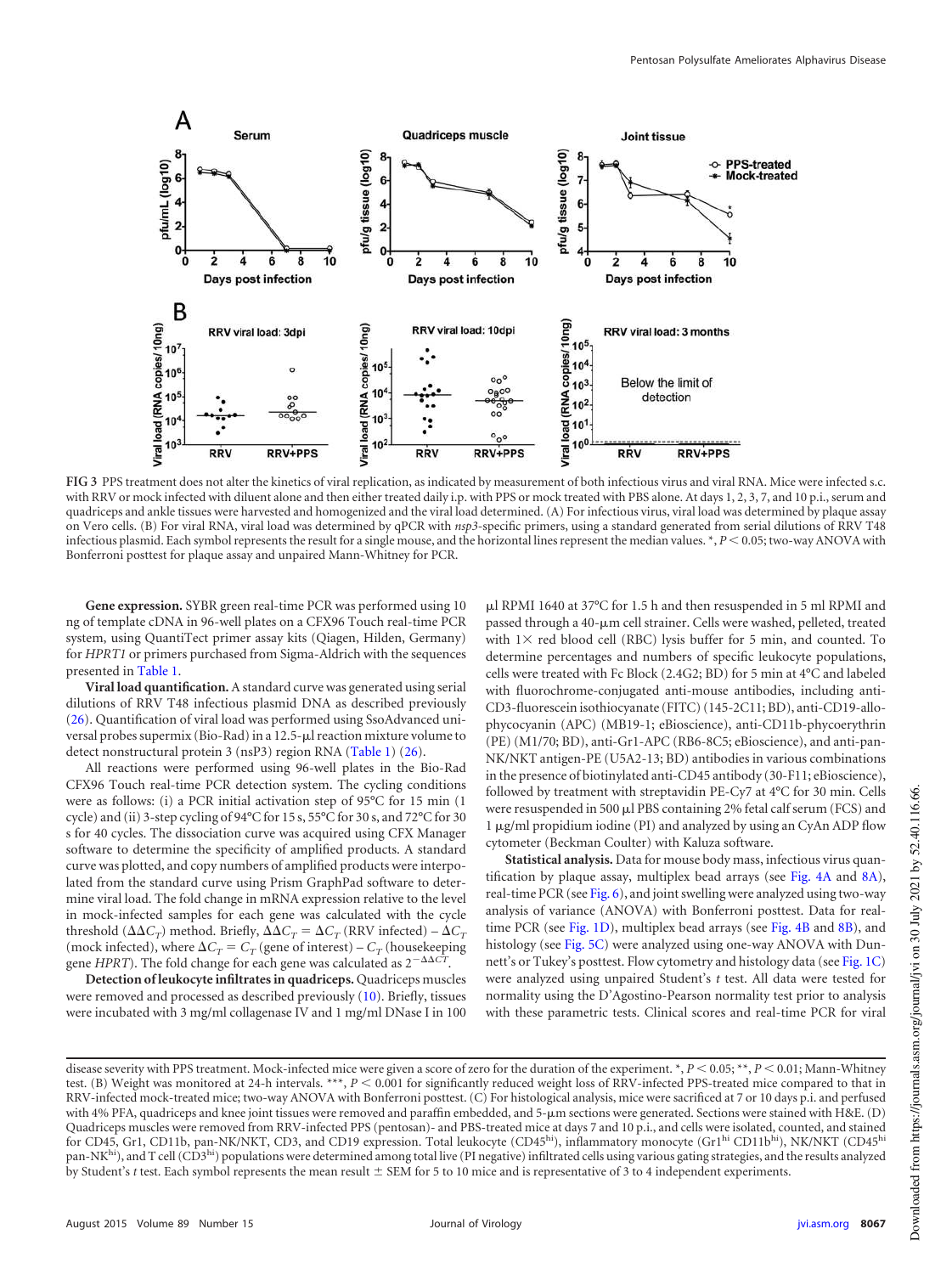load were analyzed using the nonparametric Mann-Whitney test. Statistics were performed with GraphPad Prism 5.0.

#### **RESULTS**

**Ross River virus infection stimulates the production of proteases ADAMTS-4, MMP-3, and MMP-9 and causes damage to the articular cartilage in joints.** To determine whether RRV infection affects the cartilage of joints, we infected C57BL/6 mice with RRV and isolated joint tissue for histological analysis. At peak disease, extensive joint inflammation was observed, along with pannus-like formation and thinning of the articular cartilage in H&E-stained sections [\(Fig. 1A\)](#page-2-0). Further analysis of joint sections, using safranin O staining, revealed considerable disruption of the proteoglycans in the cartilage matrix, as seen by the difference in safranin O staining intensity (which is directly proportional to the proteoglycan content) between infected and mock tissues [\(Fig.](#page-2-0) [1B\)](#page-2-0) [\(27\)](#page-12-26). Quantification of cartilage thickness and damage was measured from the MFC and MTP and showed that RRV infection results in an average 20-µm reduction in articular cartilage thickness and cartilage damage characterized by alteration of the proteoglycan matrix and loss of lamina splendens [\(Fig. 1C\)](#page-2-0). Furthermore, RRV infection resulted in an early significant increase (24 h postinfection [p.i.]) of the enzymes a disintegrin and metalloproteinase with thrombospondin motifs 4 (ADAMTS-4) (*P* 0.001), matrix metalloproteinase 3 (MMP-3)  $(P < 0.05)$ , and MMP-9 ( $P < 0.01$ ) compared to their early levels in mock-infected controls. These are known to cause cartilage damage by degrading aggrecan, collagen, proteoglycans, and the extracellular matrix [\(Fig. 1Di\)](#page-2-0). At peak disease, stimulators of cartilage growth, matrix-transforming growth factor  $\beta$ 1 (TGF- $\beta$ 1) ( $P < 0.01$ ), and bone morphogenetic protein 1 (BMP-1)  $(P < 0.001)$  were also significantly increased in response to RRV infection compared to their levels in mock-infected controls [\(Fig. 1Dii\)](#page-2-0). The results suggest that RRV infection results in cartilage degradation and thinning such as are associated with arthritic disease.

**Pentosan polysulfate reduces the severity of RRV-induced disease and inflammation.** To assess the potential of PPS as a treatment strategy in alphaviral disease, mice were infected with RRV or mock infected with PBS alone and then treated i.p. with either PPS at 3 mg/kg or vehicle daily. PPS treatment resulted in a 65% decrease  $(P > 0.05)$  in clinical disease score in RRV-infected mice [\(Fig. 2A\)](#page-3-0) and a corresponding protection from disease-associated weight loss  $(P > 0.001)$  [\(Fig. 2B\)](#page-3-0).

To better characterize the reduction in disease, we assessed inflammation and tissue damage in RRV-infected mock and PPS-treated mice. Tissues from RRV-infected mice were collected at the start and end of peak disease (days 7 and 10 p.i.) for histological analysis and flow cytometry. No inflammation was observed in the quadriceps muscle or ankle joint of control mock-infected mock-treated or mock-infected PPS-treated mice [\(Fig. 2C\)](#page-3-0). Consistent with previous studies, RRV-infected mock-treated mice showed extensive inflammation and myositis in the quadriceps muscle [\(Fig. 2C](#page-3-0) and [D\)](#page-3-0) and around the ankle joint (Fig.  $2C$ ) at day 7 p.i.  $(11, 21, 22, 28)$  $(11, 21, 22, 28)$  $(11, 21, 22, 28)$  $(11, 21, 22, 28)$  $(11, 21, 22, 28)$  $(11, 21, 22, 28)$  $(11, 21, 22, 28)$ . In contrast, RRV-infected PPS-treated mice showed markedly lower numbers of infiltrating cells in both the muscle and the joint tissues [\(Fig. 2C\)](#page-3-0). In order to characterize the effect of PPS treatment on both lymphoid and myeloid infiltrating cells, we analyzed the cell populations in the quadriceps muscles at days 7 and 10 p.i. by flow cytometry. At day 7 p.i., PPS treatment uniformly

reduced the numbers of all CD45<sup>+</sup> infiltrating leukocytes, including reductions ( $P < 0.05$ ) in the monocyte, T cell, and NK cell populations [\(Fig. 2D\)](#page-3-0). By day 10 p.i., PPS-treated mice showed a decrease in the T cell and NK cell populations (*P* 0.05), with similar numbers of  $CD45<sup>+</sup>$  cells and monocytes [\(Fig. 2D\)](#page-3-0). At day 10 p.i., PPS treatment also altered the ratio of NK cells to total cells, resulting in a reduction in the overall percentage of NK cells in the quadriceps muscle (data not shown).

**Reduced disease in treated mice is not due to decreased viral burden.** The viral titers in the sera of PPS-treated and mocktreated mice were comparable at all days tested, indicative of equivalent systemic replication [\(Fig. 3A\)](#page-4-0). Similarly, the titers of RRV recovered from quadriceps muscles were comparable [\(Fig. 3A\)](#page-4-0). Interestingly, the RRV titers in the ankle tissues showed the most variation between PPS-treated and mock-treated mice [\(Fig. 3A\)](#page-4-0). By day 3 p.i., there was a slight reduction in the RRV titers for PPS-treated mice, by day 7 p.i., the titers were comparable, and by day 10 p.i., the RRV titers in PPStreated mice were elevated compared to the titers in mocktreated mice ( $P < 0.05$ ). The results from day 10 p.i. suggest that PPS treatment may have an effect on viral clearance within the joint. To assess viral clearance, quantitative PCR (qPCR) analysis of viral RNA was performed on the joint tissues [\(Fig.](#page-4-0) [3B\)](#page-4-0). Although the trend appears to suggest a lower level of specific RRV RNA in the joint tissue of PPS-treated RRV-infected mice at day 10 p.i., this was not statistically significant compared to the results for mock-treated mice, confirming that PPS treatment does not affect viral clearance.

**Treatment with pentosan polysulfate increases the level of anti-inflammatory IL-10 and decreases proinflammatory factors associated with RRV disease.** A range of proinflammatory factors and chemoattractants mediate or contribute to alphaviral disease [\(29\)](#page-12-28). To elucidate whether PPS treatment affects the production of soluble immune mediators during RRV infection, sera from PPS-treated and mock-treated mice were analyzed using multiplex bead arrays and compared to sera from mock-infected, PPS-treated, or mock-treated mice. As expected, RRV infection resulted in an increase  $(P < 0.05)$  of proinflammatory factors (both cytokines and chemoattractants) at peak disease [\(Fig. 4\)](#page-6-0). PPS treatment also altered the levels of the macrophage M2 antiinflammatory cytokine interleukin 10 (IL-10). The IL-10 kinetics corresponded to the kinetics of disease, with serum levels increasing over time in RRV-infected mock-treated mice. PPS treatment resulted in an early surge of IL-10 in RRV-infected mice, with significant elevation both at day 1 and day 3 p.i.  $(P < 0.001$  and 0.01, respectively) [\(Fig. 4A\)](#page-6-0). Additionally, PPS treatment significantly reduced the serum levels of IL-1 $\alpha$ , IL-2, IL-6, CCL-2, and macrophage inflammatory protein  $1\alpha$  (MIP-1 $\alpha$ ) at peak disease  $(P < 0.05)$  [\(Fig. 4B\)](#page-6-0).

**Pentosan polysulfate treatment protects the joints from cartilage damage associated with RRV infection.** Recently, we showed that RRV could infect osteoblasts and that infection results in systemic bone loss, including in the tibial epiphysis and vertebrae [\(30](#page-12-29)[–](#page-12-30)[32\)](#page-12-31). To determine the effect of PPS treatment on RRV-induced muscle and joint damage, the tissues of RRV-infected and mock-infected PPS-treated and mocktreated mice were processed for histological analysis using Masson's trichrome and safranin O/fast green staining. Masson's trichrome staining of the tibialis anterior showed that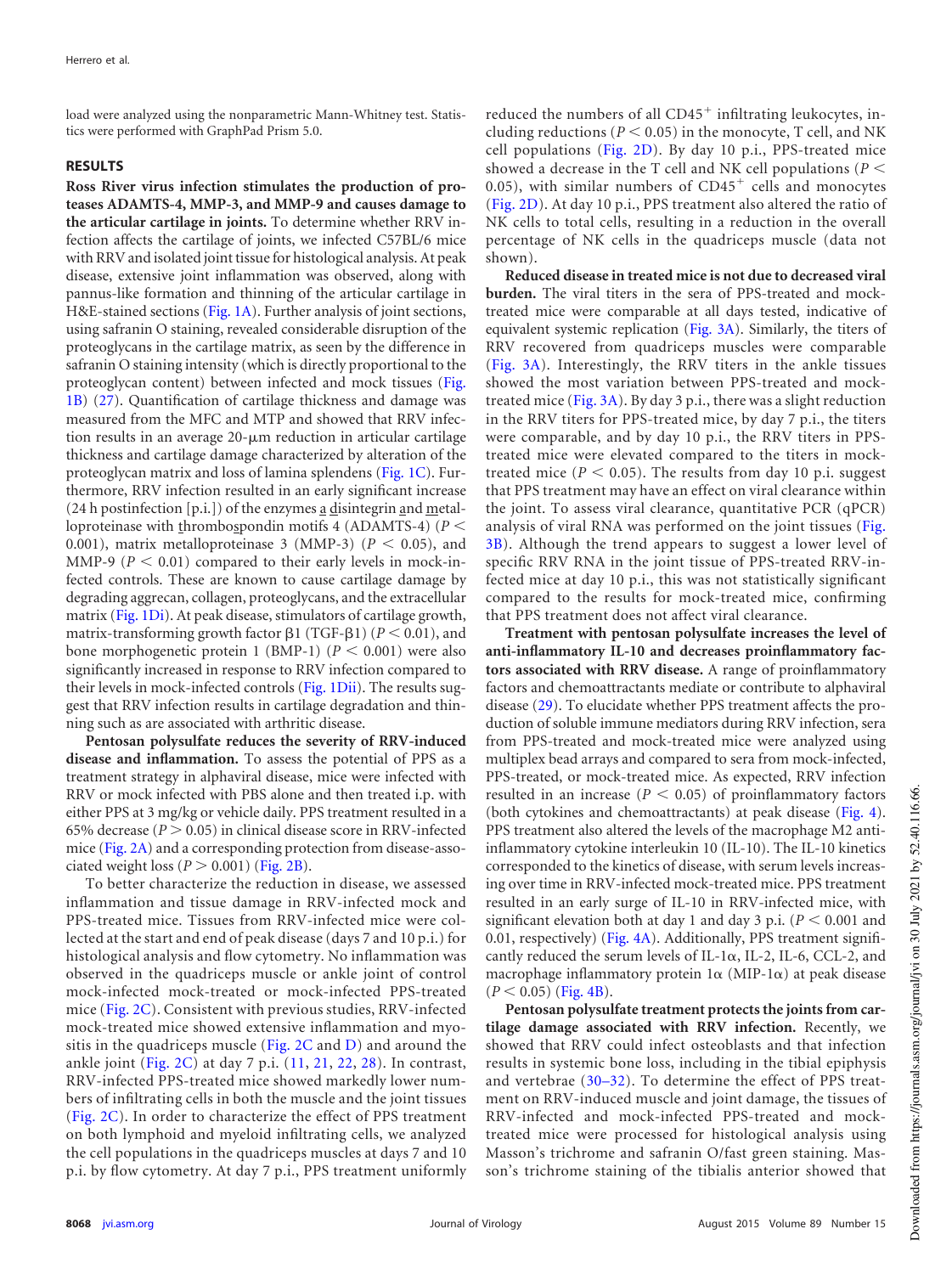

<span id="page-6-0"></span>FIG 4 Twenty-day-old C57BL/6 mice were infected s.c. with 10<sup>4</sup> PFU RRV or mock infected with diluent alone and then either treated daily i.p. with PPS at 3 mg/kg in 100 ml PBS or mock treated with PBS alone (Mock control, mock infected mock treated; PPS alone, mock infected PPS treated; RRV, RRV infected mock treated; RRV+PPS, RRV infected PPS treated). At days 1, 3, and 10 p.i., serum was collected and analyzed for levels of soluble factors using Bio-Plex pro mouse cytokine 23-plex microarray kits (Bio-Rad). PPS treatment (A) altered the kinetics of macrophage M2 cytokine IL-10 and (B) reduced the levels of proinflammatory factors at day 10 p.i. The horizontal line represents the level for the mock control. Each bar represents the mean result  $\pm$  standard error for 5 to 6 mice. (A) \*,  $P < 0.05$ ; \*\*,  $P < 0.01$ ; \*\*\*,  $P < 0.001$ ; two-way ANOVA with Bonferroni posttest. Asterisks directly on top of bars show comparison to mock control levels. (B) \*,  $P < 0.05$ ; \*\*,  $P < 0.01$ ; \*\*\*,  $P < 0.001$ ; one-way ANOVA with Tukey's posttest.

PPS treatment protected the morphology of striations within the skeletal muscle, with sections of collagen formation characteristic of muscle repair and fibrosis [\(33\)](#page-12-32). PPS treatment also prevented RRV-induced thinning of the epiphyseal plate, protecting against cartilage loss [\(Fig. 5A](#page-7-0) and [C\)](#page-7-0). Safranin O/fast green staining of the cartilage in the knee joint revealed that PPS treatment protected the proteoglycan matrix of the articular cartilage, preventing the loss of articular cartilage observed in RRV-infected mock-treated mice, as well as maintaining chondrocyte morphology [\(Fig. 5B](#page-7-0) and [C\)](#page-7-0).

To further characterize the mechanism of PPS treatment, we analyzed the genes encoding proteins involved in enzyme degradation of cartilage (ADAMTS-4, ADAMTS-5, MMP-3, and MMP-9), stimulation of cartilage protection and synthesis (TGF- $\beta$ 1 and BMP-1), and cartilage matrix (aggrecan, collagen I, and collagen II). As shown by the results in [Fig. 1D,](#page-2-0) RRV infection caused an increase in ADAMTS-4, which remained elevated at day 3 p.i.  $(P < 0.01)$  but dropped by the time of peak disease (day 10) p.i.,), when there was a surge in ADAMTS-5. RRV infection also resulted in a late rise (at peak disease) of tissue inhibitor of metalloproteinases 3 (TIMP-3)  $(P < 0.001)$ , known to inhibit both ADAMTS-4 and ADAMTS-5 [\(Fig. 6A](#page-8-0) and [C\)](#page-8-0). PPS treatment significantly reduced the levels of ADAMTS-5 and TIMP-3 at peak

disease  $(P < 0.01)$  but not at the early stages of infection. RRV infection also resulted in increased levels of the cartilage components aggrecan, collagen I, and collagen II, which were largely reduced with PPS treatment [\(Fig. 6B\)](#page-8-0). The genes associated with signaling pathways for cartilage development (TGF- $\beta$ 1 and BMP-1) and the metalloproteinases were unaffected by PPS [\(Fig. 6\)](#page-8-0).

**Pentosan polysulfate treatment is a safe long-term treatment strategy for chronic RRV disease.** To assess PPS treatment for a long-term treatment in patients with chronic symptoms, mice were RRV infected and treated orally with PPS in drinking water or mock treated with no PPS in the drinking water. Long-term PPS treatment resulted in no adverse clinical signs in the mice for the 3-month duration of the experiment. RRV-infected mock-treated mice showed extended disruption of the cartilage components with a 3-fold elevation of aggrecan  $(P < 0.01)$  [\(Table 2\)](#page-8-1). PPS-treated mice showed less joint damage and had significantly decreased expression of aggrecan, back to baseline levels ( $P < 0.001$ ). The levels of ADAMTS-4 expression were also reduced  $(P < 0.01)$ .

**Pentosan polysulfate is a potential treatment for CHIKV-induced inflammation, reducing disease by altering the cytokine response.** Given the expanding range of the alphavirus CHIKV, together with the current lack of therapeutic treatment op-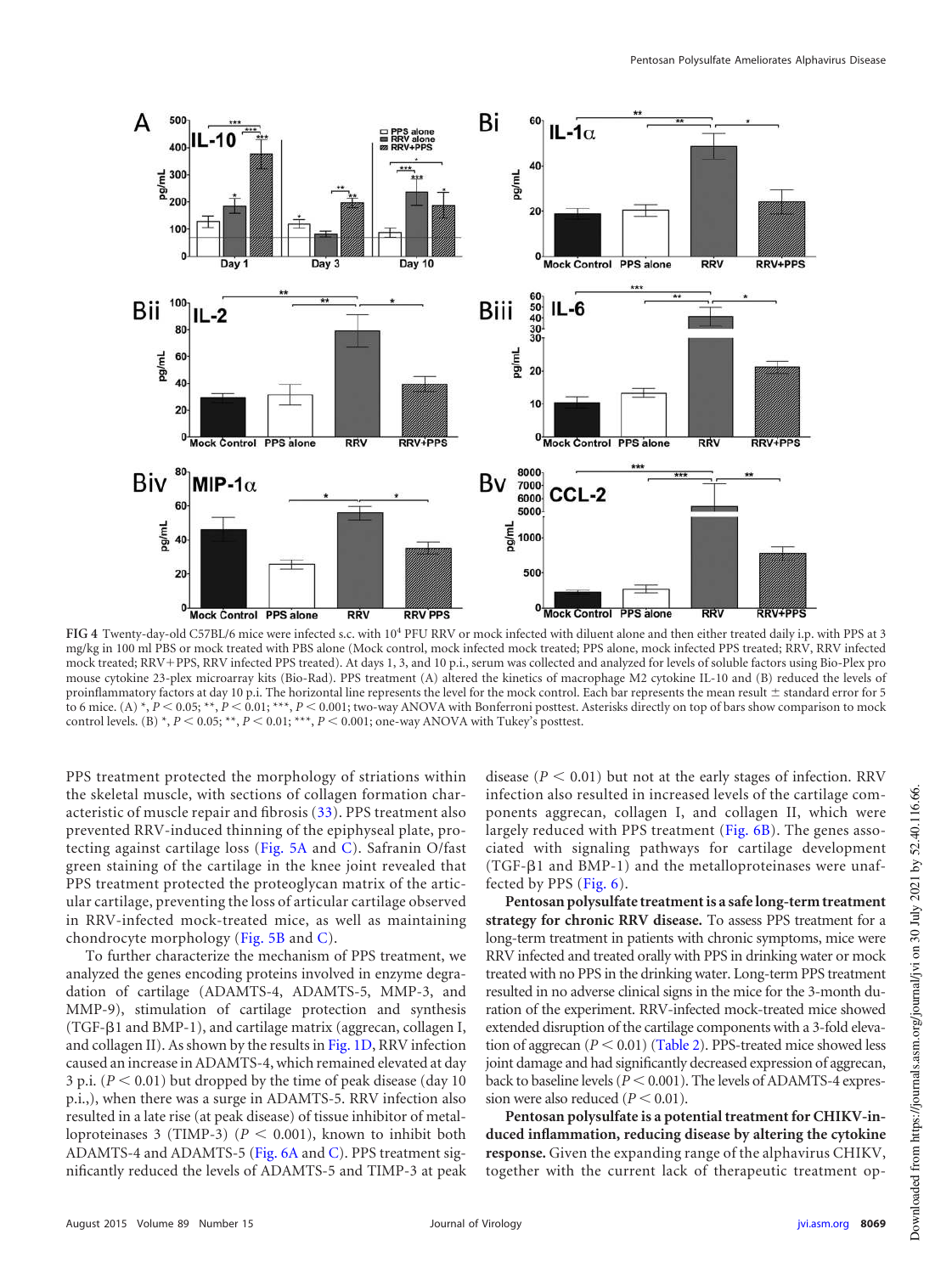

<span id="page-7-0"></span>FIG 5 Pentosan polysulfate treatment protects the joints from RRV-induced cartilage damage. Twenty-day-old C57BL/6 mice were infected s.c. with 10<sup>4</sup> PFU RRV or mock infected with diluent alone and then either treated daily i.p. with PPS at 3 mg/kg in 100 µl PBS or mock treated with PBS alone. For histological analysis, mice were sacrificed at peak disease at 10 days p.i. and perfused with 4% PFA, whole legs were removed and paraffin embedded, and 5-µm sections were generated. Sections were stained with Masson's trichrome (A) or safranin O/fast green (B) and showed an increase in collagen fibers, improvement in the skeletal muscle tissue morphology, and protection of the proteoglycan matrix with treatment. B, bone; C, cartilage; P, pannus; M, muscle. Images are representative of at least 5 to 8 mice per group. (C) Left and middle, the widths of cartilage and epiphyseal plates from mice were measured in five areas per mouse and averaged; each symbol represents the result for one mouse. Right, cartilage degradation in the medial femoral condyle (MFC) and the medial tibia plateau (MTP) of at least five mice per group was assessed as outlined in Materials and Methods; mock-infected control mice were given a score of 1. Data represent the mean results  $\pm$ SEM for 5 mice per group.

tions, we sought to determine the broader application of PPS for alleviating CHIKV-induced disease. PPS treatment decreased the level of joint swelling of CHIKV-infected mice, corresponding to a reduction in inflammatory cells infiltrating into the joint [\(Fig. 7A](#page-9-0) and [B\)](#page-9-0). Furthermore, as seen in RRV infection, PPS treatment did not affect the kinetics of virus infection [\(Fig. 7C\)](#page-9-0) and did not increase the viral persistence in the joint tissues, with similar levels of viral RNA detected at 3

weeks p.i. [\(Fig. 7D\)](#page-9-0). The reduced disease also correlated with an early surge in anti-inflammatory IL-10 [\(Fig. 8A\)](#page-10-0) and reductions in the levels of soluble factors CCL-2, IL-6, IL-9, and granulocyte colony-stimulating factor (G-CSF) at peak disease (day 3 p.i.) [\(Fig. 8B\)](#page-10-0). These collective results, whereby PPS was found to reduce the disease severity of two critical alphaviral diseases, suggest that PPS may be a promising broad-range treatment for alphavirus disease manifestations in general.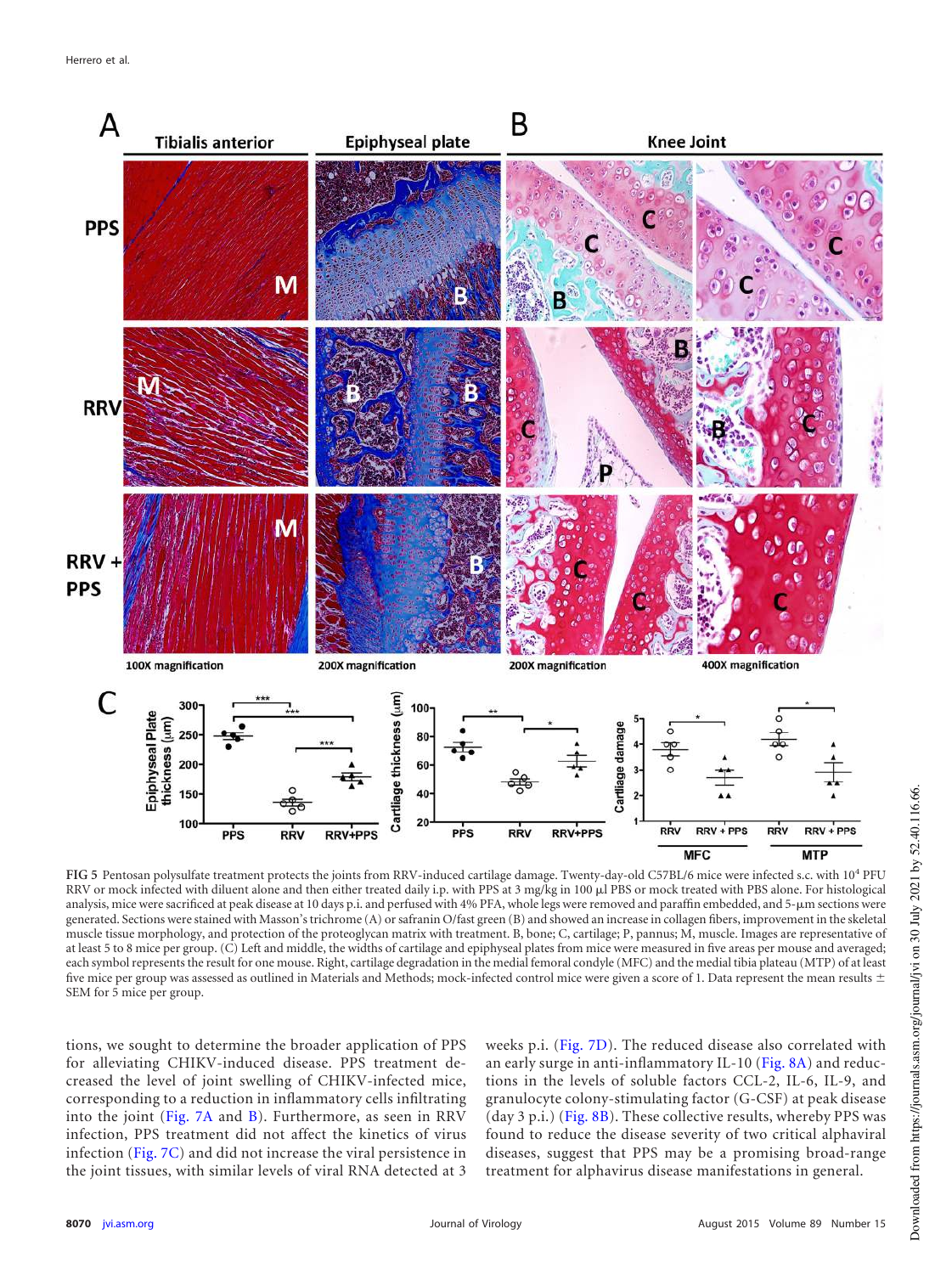

<span id="page-8-0"></span>**FIG 6** Pentosan polysulfate treatment counteracts the dysregulation of the cartilage matrix components caused by RRV infection. PPS treatment significantly reduced the early expression of aggrecan and collagen II and the expression of ADAMTS-5 and TIMP-3 at peak disease. Twenty-day-old C57BL/6 mice were infected s.c. with 10<sup>4</sup> PFU RRV or mock infected with diluent alone and then either treated daily i.p. with PPS at 3 mg/kg in 100 µl PBS or mock treated with PBS alone (Mock, mock infected mock treated; PPS, mock infected PPS treated; RRV, RRV infected mock treated; RRV+PPS, RRV infected PPS treated). At days 1, 3, and 10 p.i., joint tissues were removed, RNA extracted, and real-time PCR performed to evaluate gene regulation of key mediators of the proteoglycan matrix of joint cartilage. The results were normalized to the level of the housekeeping gene *HPRT1* and are expressed as fold changes compared to the levels in the mock control samples. Each bar represents the mean  $\pm$  standard error for 5 to 6 mice and is representative of two independent experiments. \*,  $P$  < 0.05; \*\*,  $P$  < 0.01;  $^{\star\star\star},$   $P$   $<$  0.001; two-way ANOVA with Bonferroni posttest.

## **DISCUSSION**

The mechanisms by which alphaviruses trigger arthritis and myositis are the focus of ongoing studies. Alphavirus-induced disease has many similarities to rheumatoid arthritis (RA), including common inflammatory pathways and the key involvement of macrophages [\(11,](#page-12-10) [12\)](#page-12-11). The innate immune response is critical in the pathogenesis of alphaviral disease, mediating cell recruitment, viral clearance and inflammation [\(28,](#page-12-27) [29,](#page-12-28) [34\)](#page-12-33). In particular,

<span id="page-8-1"></span>**TABLE 2** Long-term PPS treatment decreases the expression of aggrecan and ADAMTS-4 in RRV infection

| Target gene<br>product | Expression in mice that were <sup><i>a</i></sup> : |            |             |              |            |                |                              |            |             |  |  |
|------------------------|----------------------------------------------------|------------|-------------|--------------|------------|----------------|------------------------------|------------|-------------|--|--|
|                        | Mock infected                                      |            |             | RRV infected |            |                | RRV infected and PPS treated |            |             |  |  |
|                        | Fold Change                                        | <b>SEM</b> | No. of mice | Fold Change  | <b>SEM</b> | No. of mice    | Fold Change                  | <b>SEM</b> | No. of mice |  |  |
| ADAMTS-4               | 0.8345                                             | 0.2037     | 6           | 1.2261       | 0.2377     | 5              | $0.1689*$                    | 0.2998     | 5           |  |  |
| ADAMTS-5               | 1.0854                                             | 0.3209     | 6           | 1.5759       | 0.3730     | 5              | 0.8305                       | 0.1796     | 5           |  |  |
| $MMP-3$                | 1.1335                                             | 0.3492     | 6           | 1.6958       | 0.4408     | 5              | 2.5028                       | 1.2218     | C           |  |  |
| $MMP-9$                | 1.0066                                             | 0.0833     | 6           | 1.0858       | 0.2012     | 5              | 0.8604                       | 0.2477     | 5           |  |  |
| Aggrecan               | 1.0235                                             | 0.1579     | 3           | 2.9417       | 0.2865     | $\overline{4}$ | $0.6105\dagger$              | 0.1050     | 5           |  |  |
| Collagen I             | 1.0128                                             | 0.1178     | 3           | 0.8550       | 0.1417     | 5              | 0.4014                       | 0.0748     | 5           |  |  |
| Collagen II            | 1.0357                                             | 0.1793     | 3           | 0.9584       | 0.2358     | 5              | 0.1719                       | 0.0556     | 5           |  |  |
| $TGF-\beta1$           | 1.0243                                             | 0.1525     | 3           | 1.5343       | 0.2852     | 5              | 0.4010                       | 0.0587     | 5           |  |  |
| $BMP-1$                | 1.0597                                             | 0.2678     | 3           | 1.6204       | 0.2950     | 5              | 1.4697                       | 0.7026     | 5           |  |  |
| TIMP-3                 | 1.3321                                             | 0.7729     | 6           | 1.4287       | 0.3184     | 5              | 0.6328                       | 0.1368     | 5           |  |  |

*<sup>a</sup>* Twenty-day-old C57BL/6 mice were infected s.c. with 10<sup>4</sup> PFU RRV or mock infected with diluent alone and then either treated with PPS at 100 mg/liter in drinking water or left untreated with natural drinking water for up to 3 months p.i. At 3 months, joint tissues were removed, RNA extracted, and real-time PCR performed. The results were normalized to the level for the housekeeping gene *HPRT1* and are expressed as the fold changes compared to the results for the mock control samples. \*,  $P < 0.01$ ; †,  $P < 0.001$ ; one-way ANOVA with Tukey's posttest.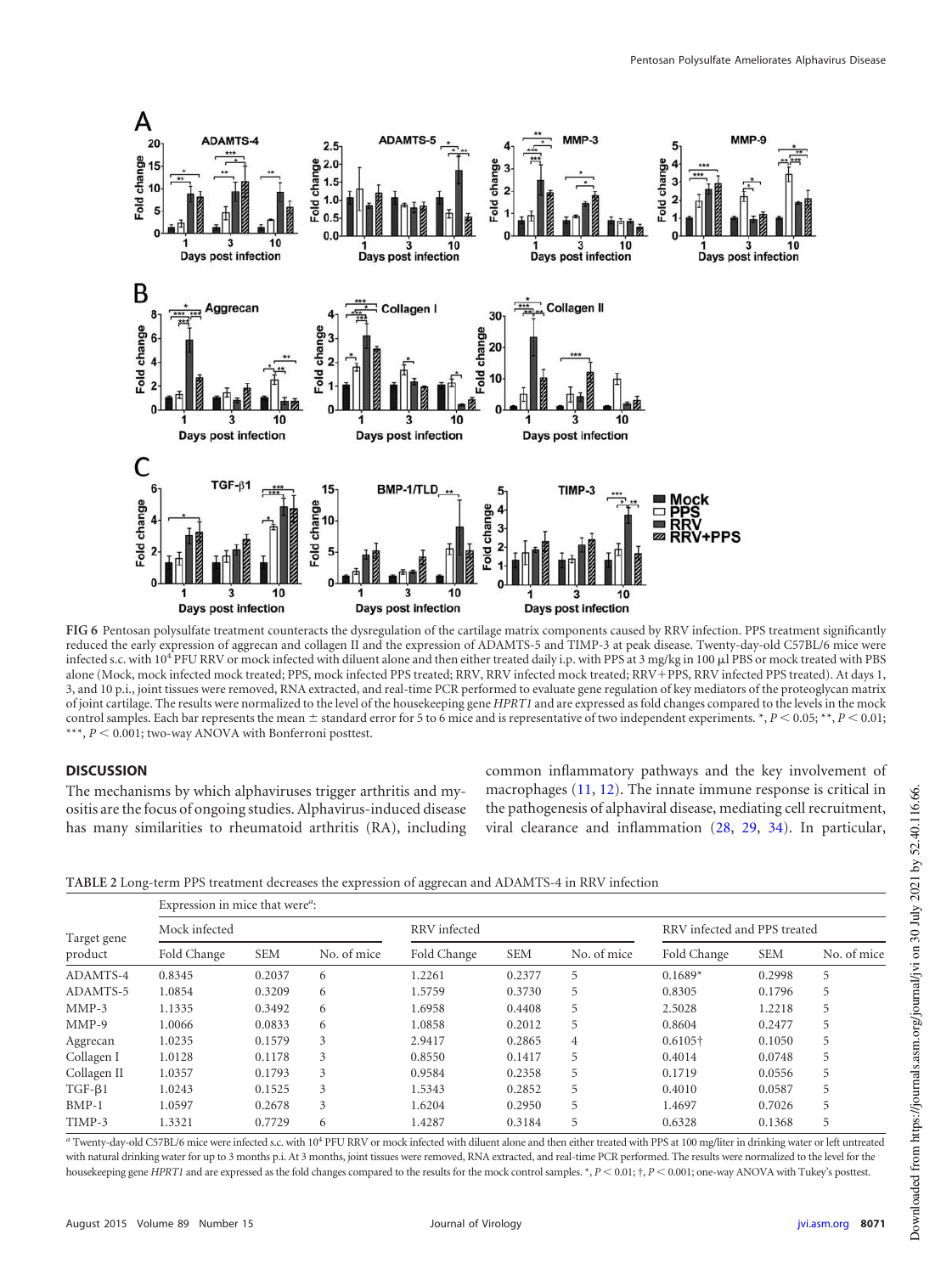

<span id="page-9-0"></span>**FIG 7** Pentosan polysulfate reduces the severity of acute CHIKV inflammation without affecting the kinetics of viral infection. Twenty-five-day-old C57BL/6 mice were infected s.c. with CHIKV or mock infected with diluent alone and then either treated daily i.p. with PPS at 3 mg/kg in 100 µl PBS or mock treated with PBS alone. (A) CHIKV-induced footpad swelling was assessed daily by measuring the height and width of the perimetatarsal area of the hind foot. PPS treatment resulted in a significant reduction in swelling. (B) Histological analysis after H&E staining showed that PPS treatment decreased the levels of inflammatory infiltrates in CHIKV-infected mouse joints at peak swelling 3 days p.i. (C, D) Both infectious virus and viral RNA levels were measured, and the results indicate that PPS treatment did not affect viral clearance. At days 1, 3, and 7 p.i., serum and quadriceps and ankle tissues were harvested and homogenized, and the viral loads determined. (C) For infectious virus, viral load was determined by plaque assay on Vero cells. (D) For viral RNA in joint tissues, viral load was determined by qPCR with CHIKV E2-specific primers. Each symbol represents the result for a single mouse, and the horizontal lines represent the median values. \*\*, *P* < 0.01; two-way ANOVA with Bonferroni posttest for foot swelling and plaque assays and Mann-Whitney for PCR.

monocytes and macrophages are the major cellular contributors to disease progression and severity [\(29\)](#page-12-28). In RA, monocytes play a significant role in disease development and cartilage destruction through the production of proinflammatory factors [\(35\)](#page-12-34). Despite these clear similarities, the potential of alphavirus infection to damage the articular cartilage in the joint tissues has not been investigated. We now propose that, analogous to RA, RRV infection leads to an immune polyarthritis that causes cartilage thinning that contributes to the clinical signs associated with alphaviral disease.

It has long been recognized that joint tissue is a critical site of viral replication, and we recently identified osteoblasts as a source of infectious virus, being susceptible to RRV infection [\(31\)](#page-12-30). We showed that RRV infection results in bone loss by disrupting the receptor activator of nuclear factor  $\kappa\beta$  ligand (RANKL) and osteoprotegerin (OPG) ratio [\(31\)](#page-12-30). We now describe thinning of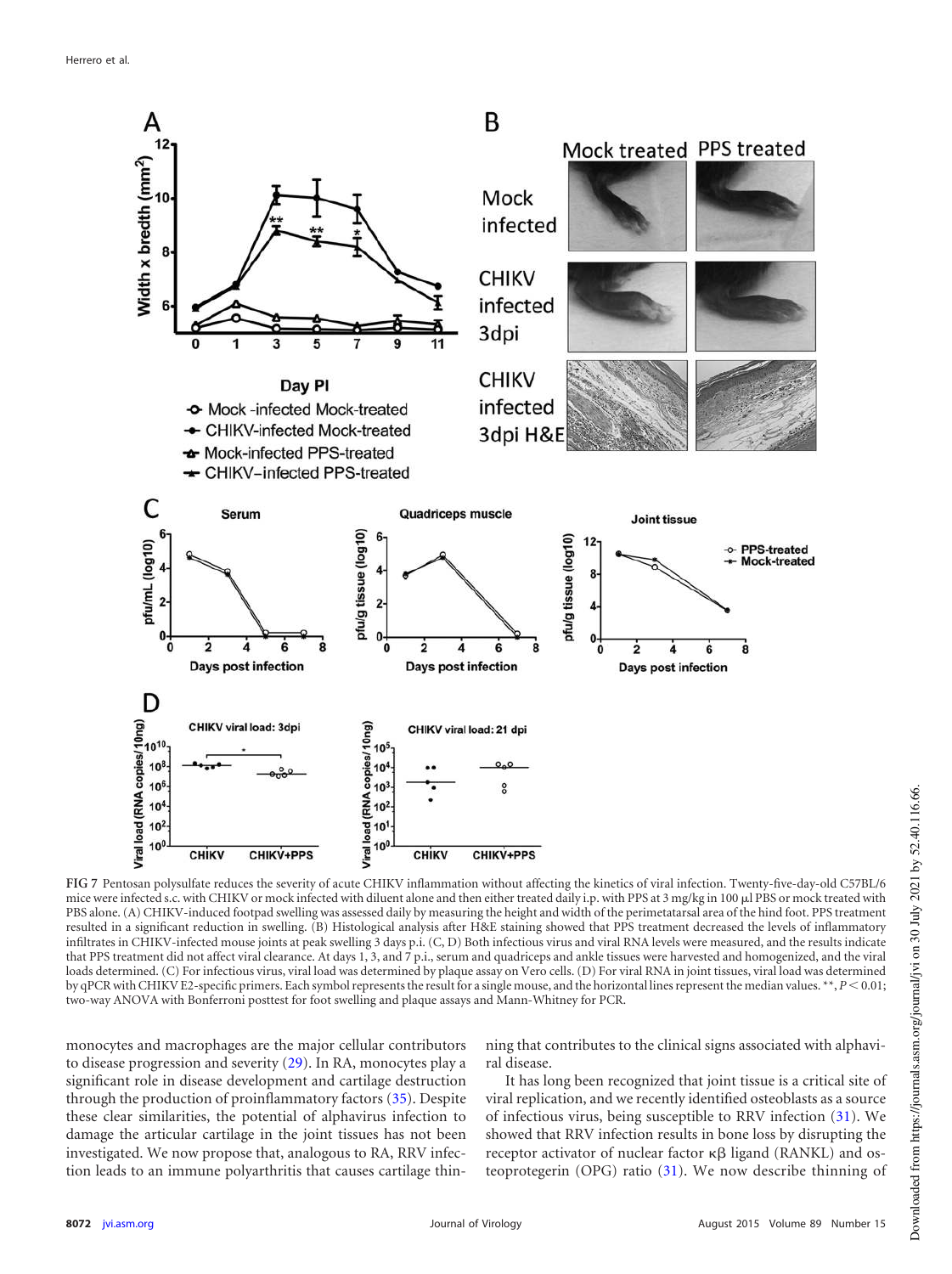

<span id="page-10-0"></span>**FIG 8** PPS treatment alters soluble factors in CHIKV-induced inflammatory disease. Twenty-five-day-old C57BL/6 mice were infected with CHIKV or diluent alone and then either treated daily i.p. with PPS or mock treated with PBS alone. (A) Kinetics of IL-10 were altered with PPS treatment. The horizontal line represents the level in the mock control. Each bar represents the mean result  $\pm$  standard error for 5 to 6 mice. \*,  $P < 0.05$ ; \*\*,  $P < 0.01$ ; \*\*\*,  $P < 0.001$ ; two-way ANOVA with Bonferroni posttest. Asterisks directly on top of bars show comparison to mock control levels. (B) Levels of proinflammatory factors at peak swelling 3 days p.i. were decreased with PPS treatment. \*,  $P < 0.05$ ; \*\*,  $P < 0.01$ ; \*\*\*,  $P < 0.001$ ; one-way ANOVA with Tukey's posttest.

articular cartilage in an RRV disease mouse model that correlated to a significant increase in metalloproteinases, including ADAMTS-4 and ADAMTS-5. These result in histopathological findings similar to those of mild-onset RA.

A recent study, using  $CCR2^{-/-}$  mice infected with CHIKV, shows that when normal monocyte trafficking is disrupted by this receptor knockout, the major inflammatory infiltrates become neutrophil dominant [\(36\)](#page-12-35). This replaces the usual macrophage dominance of the cellular response observed in alphavirus infections. Comparing the histopathological findings in the feet of CHIKV-infected wild-type (WT) and  $CCR2^{-/-}$  mice, Poo et al. [\(36\)](#page-12-35) observed that the neutrophil shift resulted in cartilage damage. We also observe cartilage thinning in immunocompetent C57BL/6 mice (with functional macrophage trafficking) following RRV infection, demonstrating that macrophages may also play a critical role in RRV-induced inflammation, including cartilage thinning.

The use of glycans as novel therapeutics has developed momentum in recent years [\(37\)](#page-12-36). The interactions of glycans with growth factors, extracellular proteases, protease inhibitors, cytokines/chemokines, and adhesive proteins regulate various physiopathologies and diseases, including cancer, atherosclerosis, and thrombosis [\(38\)](#page-13-0). In addition, many pathogens, including viruses, exploit host glycans to cause infection. The therapeutic potential of this class of molecule to alleviate virus-induced arthritis and inflammatory disease has not been studied and currently remains unknown.

Pentosan polysulfate is a semisynthetic polysaccharide derivative that chemically and structurally resembles other GAGs, including heparin. In contrast to many other GAGs, PPS is bioavailable in both its injectable and oral forms and produces limited toxic side effects, even when administered in high doses [\(39\)](#page-13-1). In a clinical setting, PPS has been used as an antithrombotic agent for several decades, due to its ability to bind preferentially to the glycocalyx of circulating blood cells [\(40\)](#page-13-2). In more recent times, PPS has been identified as having anti-inflammatory properties and is currently approved in the United States for the management of patients with interstitial cystitis, having an excellent long-term safety profile [\(15\)](#page-12-14). Furthermore, injectable forms of PPS are currently used to treat osteoarthritis in veterinary medicine [\(19\)](#page-12-18).

Given the promising results of PPS treatment of a range of inflammatory conditions, particularly arthritis, and the lack of studies on PPS in treating virus-associated pathologies, we tested the efficacy of PPS for treatment of alphavirus-induced arthritis.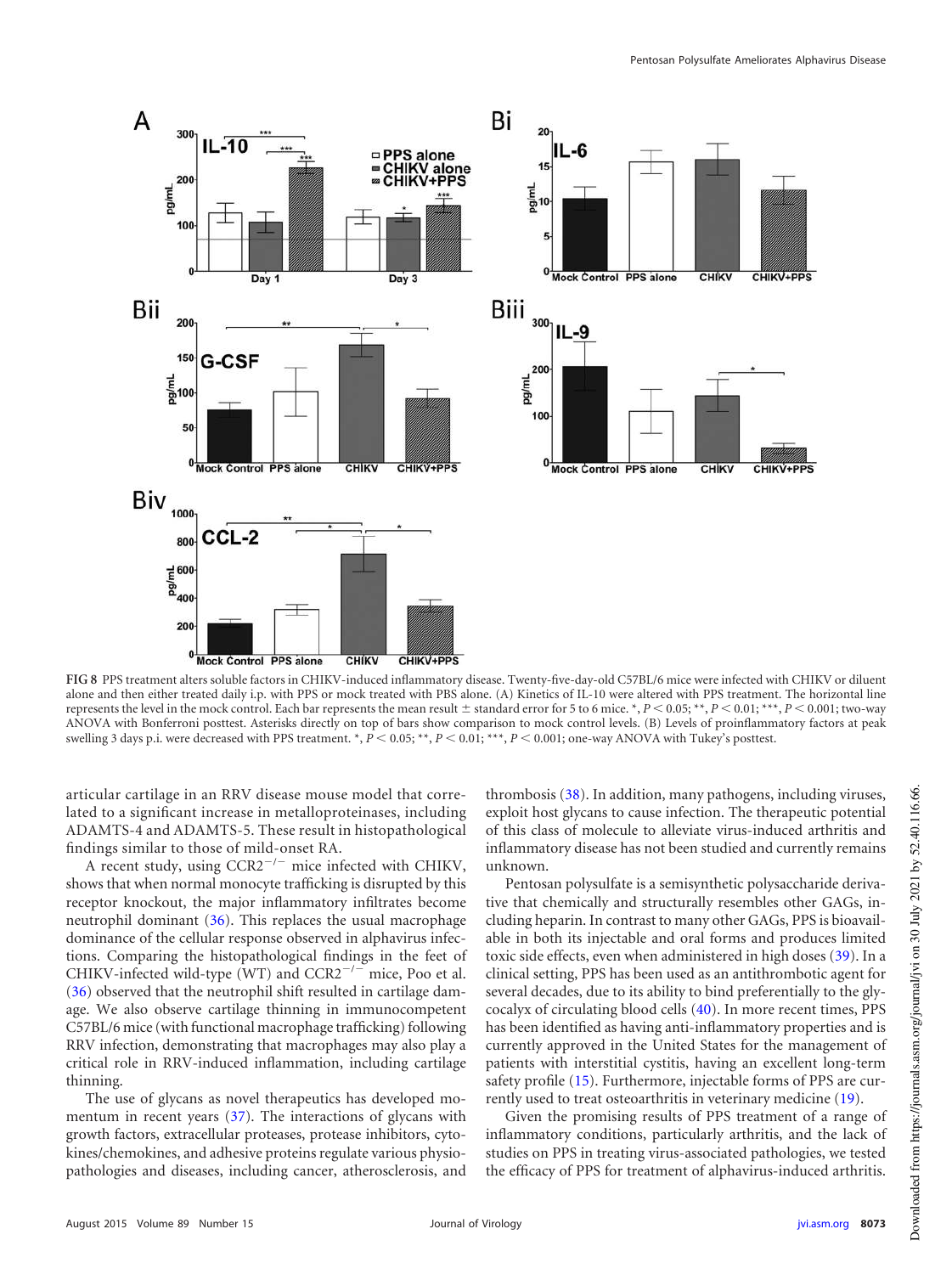PPS treatment significantly reduced the acute disease signs and the muscle and joint inflammation of both RRV- and CHIKV-induced disease. This corresponded to reduced serum levels of proinflammatory factors at peak disease. In diabetic kidney nephropathy, disease pathogenesis is dependent on the cellular infiltration of macrophages and proinflammatory and chemoattractant factors similar to those associated with alphavirus arthritis. These include CCL-2, RANTES, CXCL1, and tumor necrosis factor alpha (TNF- $\alpha$ ) [\(29,](#page-12-28) [41\)](#page-13-3). Our data are consistent with those observed for PPS treatment in diabetic nephropathy, where it reduced the macrophage infiltration and suppressed the induction of proinflammatory factors [\(41\)](#page-13-3).

At the onset of RRV disease (days 6 to 7 p.i.), there is a surge in the levels of IL-10 [\(42\)](#page-13-4). Of interest for the present study are the recent studies demonstrating that a surge in IL-10 resulted in a phenotype switch of monocytes/macrophages [\(43,](#page-13-5) [44\)](#page-13-6). This suggests that IL-10 is part of a repair signal that activates specific cellular and molecular cascades to facilitate tissue recovery [\(43\)](#page-13-5). PPS treatment altered the kinetics of RRV-induced soluble proand anti-inflammatory factors, promoting a swing to anti-inflammatory cytokines with an early induction of IL-10 that enhances myogenesis [\(43\)](#page-13-5). Furthermore, IL-10 inhibits the synthesis of proinflammatory soluble factors, including IL-1 $\alpha$ , IL-2, IL-6, TNF- $\alpha$ , and CCL-2 [\(45\)](#page-13-7), previously associated with increased severity of alphaviral disease. Overall, the early PPS-induced increase of IL-10 may act not only to reduce inflammation but also to enhance tissue repair, thereby providing a key mechanism by which PPS treatment reduces the severity of alphaviral disease.

In addition to the reported action of PPS in reducing proinflammatory factors, PPS inhibits both the alternative and classical pathways of complement activation [\(46\)](#page-13-8). For example, in RRV pathogenesis, complement activation is essential for the development of severe RRV disease [\(34\)](#page-12-33). Furthermore, this is specific to the RRV activation of complement via the MBL pathway and is independent of the classical and alternative pathways [\(28\)](#page-12-27), and therefore, it is unlikely that the reduction in RRV disease observed with PPS treatment is due to its effect on complement.

Treatment with PPS also resulted in protection of the (i) epiphysis, (ii) articular cartilage, and (iii) proteoglycan matrix. The anti-inflammatory effect of PPS is due in part to its ability to inhibit IL-6 [\(47\)](#page-13-9). In our results, the serum levels of IL-6 in PPS-treated RRV-infected mice were significantly reduced at peak disease. We have shown that the disruption of the RANKL and OPG ratio during RRV infection occurs in an IL-6-dependent manner such that inhibition of IL-6 protects against RRV-induced bone loss [\(31\)](#page-12-30). Additionally, studies of CCL-2 have recently demonstrated that inhibition of CCL-2 can both inhibit osteoclast differentiation and protect against CHIKV-induced bone loss [\(30,](#page-12-29) [48\)](#page-13-10). Therefore, it is likely that PPS protection against RRV-induced bone loss is due to its ability to inhibit both IL-6 and CCL-2. PPS also stimulates hyaluronan synthesis by synovial fibroblasts and proteoglycan synthesis by chondrocytes [\(49\)](#page-13-11). This may explain the observed protection of both the articular cartilage and the proteoglycan matrix in PPS-treated RRV-infected mice. PPS also promotes the proliferation and chondrogenic differentiation of adult human bone marrow mesenchymal stem cells [\(50\)](#page-13-12), further explaining the protection by PPS against the articular cartilage thinning that we see in RRV infection.

Although the molecular mechanism of PPS action remains unclear, PPS can repress MMPs, including ADAMTS expression, and

inflammation, as well as NF- B activation. It also enhances proteoglycan synthesis, including the production of aggrecan and hyaluronan [\(49\)](#page-13-11), and has been shown to be efficacious as both a treatment and a prophylactic [\(51\)](#page-13-13). The results of this study demonstrate that RRV infection results in cartilage thinning by increasing the levels of ADAMTS-4 and ADMATS-5 (aggrecanase 1 and 2, respectively), which in turn disrupts the proteoglycan matrix in the cartilage, similar to the mechanism reported in osteoarthritis. It also has been demonstrated recently that PPS blocks aggrecan breakdown both by binding directly to ADAMTS molecules and inhibiting their action and by increasing the affinity between ADAMTS and its inhibitor, TIMP-3 [\(52\)](#page-13-14). We therefore hypothesize that one of the underlying mechanisms by which PPS treatment prevents cartilage thinning in RRV-induced arthritis occurs by blocking aggrecan breakdown.

In humans, long-term clinical use of PPS is extremely well tolerated and highly efficacious for periods greater than 12 months [\(53\)](#page-13-15). Alphaviruses can produce chronic musculoskeletal ailments over a prolonged period of time. A long-term therapeutic strategy is therefore required for effective treatment of alphavirusinduced arthritis. We have shown that PPS not only alleviates the acute signs of RRV-induced arthritis but also protects the cartilage over the long term without compromising host viral clearance. Given that PPS promotes an anti-inflammatory immune state without promoting viral persistence, it is an attractive drug-repurposing candidate for the long-term treatment of RRV-associated inflammation and disease.

To date, nonsteroidal anti-inflammatory drugs are the primary therapeutic means to alleviate the symptoms of alphavirus-associated inflammatory disease. These drugs can cause a variety of undesired side effects and may compromise immunity in treated patients [\(54\)](#page-13-16). Studies by our group in the past have examined a number of drug candidates for the treatment of alphavirus disease. Bindarit (a CCL-2 inhibitor), while effective in reducing alphavirus-induced arthritis and myositis, is currently not a drug that is available for human use  $(30, 55)$  $(30, 55)$ . Enbrel, while available for human use, was found to suppress the antiviral response and enhance viral replication, thereby worsening disease [\(56\)](#page-13-18). Similarly, methotrexate, a licensed drug for the treatment of RA, increased the onset of RRV-induced musculoskeletal disease and the influx of inflammatory cell infiltrates into the skeletal muscle tissue [\(57\)](#page-13-19). Here, we show that PPS treatment significantly reduced both the acute clinical signs and the inflammation in muscle (myositis) and joints (arthritis) in alphavirus disease. Additionally, PPS has positive and extensive long-term human safety data and is available as an approved drug by a number of regulatory authorities globally. We therefore conclude that PPS is a promising therapeutic candidate for alphaviral disease and may also be effective in other infectious inflammatory conditions.

#### **ACKNOWLEDGMENTS**

We thank Glynn Rees of the QIMR Histotechnology Facility (QLD, Australia) for his histological expertise and Cookie Herrero-Marcus for her helpful scientific discussions.

L.J.H. is the recipient of an Australian Research Council Discovery Early Career Researcher award (number 140101493) and is funded by NHMRC project grant number 1081954. S.M. is the recipient of an NHMRC Senior Research Fellowship (number 1059167) and NHMRC grants 508600 and 628011. R.B. is funded by NIH grants N01- HHSN272201100019C and AR049610.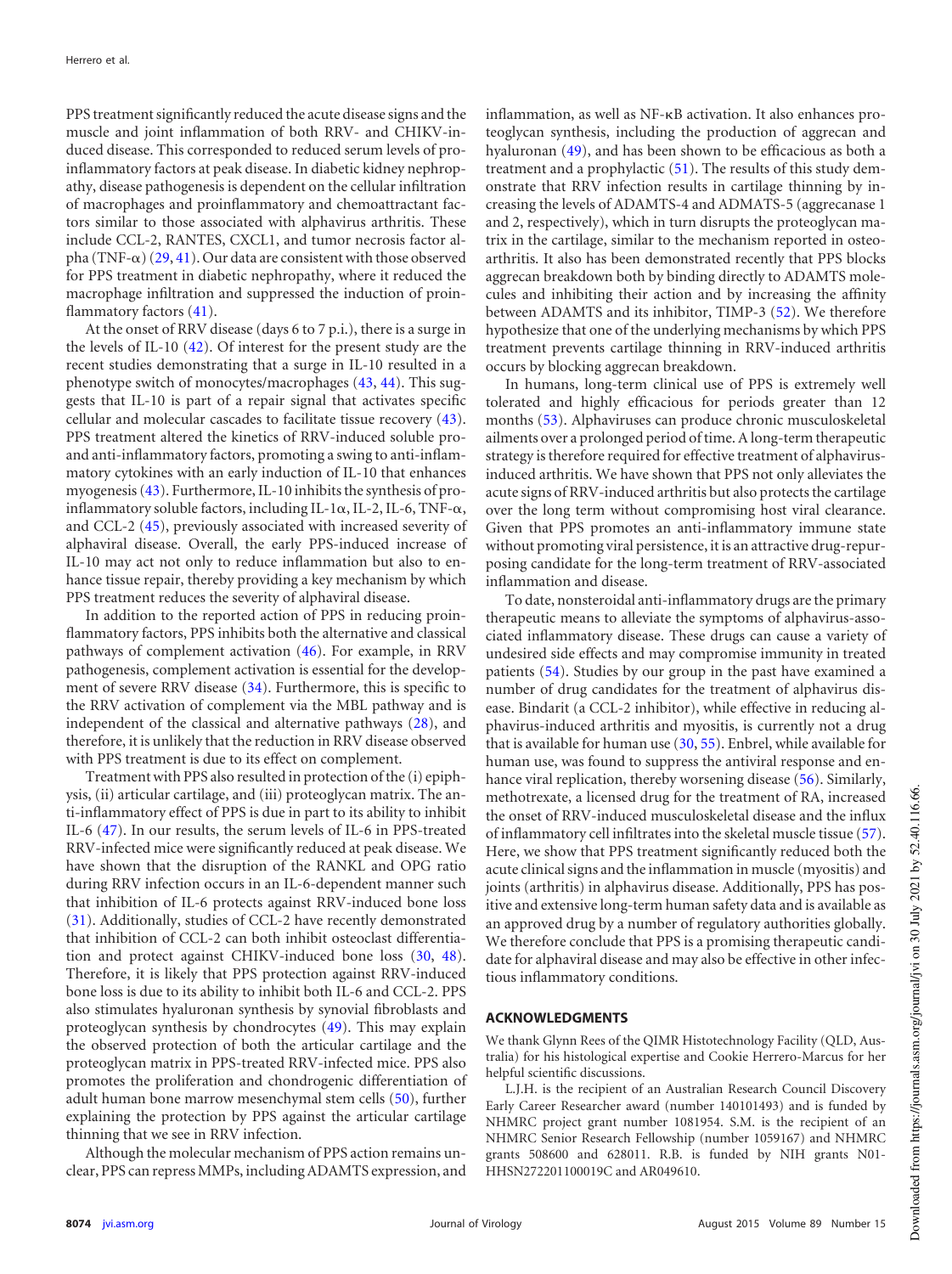#### <span id="page-12-0"></span>**REFERENCES**

- 1. **Burt FJ, Rolph MS, Rulli NE, Mahalingam S, Heise MT.** 2012. Chikungunya: a re-emerging virus. Lancet **379:**662– 671. http://dx.doi.org/10 .1016/S0140-6736(11)60281-X.
- <span id="page-12-1"></span>2. **Noel H, Rizzo C.** 2014. Spread of chikungunya from the Caribbean to mainland Central and South America: a greater risk of spillover in Europe? Euro Surveill **19:**20855. http://www.eurosurveillance.org/View Article.aspx?ArticleId=20855.
- <span id="page-12-2"></span>3. **Centers for Disease Control and Prevention.** 17 July 2014. First Chikungunya case acquired in the United States reported in Florida. http://www .cdc.gov/media/releases/2014/p0717-chikungunya.html.
- <span id="page-12-3"></span>4. **Pan American Health Organization/World Health Organization.** 2014. Chikungunya. A species of alphavirus causing an acute dengue-like fever. http://www.paho.org/hq/index.php?option=com\_topics&view=article &id=343&Itemid=40931. Accessed 2014 24th October.
- <span id="page-12-4"></span>5. **Herrero L, Nelson M, Bettadapura J, Gahan ME, Mahalingam S.** 2011. Applications of animal models of infectious arthritis in drug discovery: a focus on alphaviral disease. Curr Drug Targets **12:**1024 –1036. http://dx .doi.org/10.2174/138945011795677836.
- <span id="page-12-5"></span>6. **Manimunda SP, Vijayachari P, Uppoor R, Sugunan AP, Singh SS, Rai SK, Sudeep AB, Muruganandam N, Chaitanya IK, Guruprasad DR.** 2010. Clinical progression of chikungunya fever during acute and chronic arthritic stages and the changes in joint morphology as revealed by imaging. Trans R Soc Trop Med Hyg **104:**392–399. http://dx.doi.org/10.1016/j .trstmh.2010.01.011.
- <span id="page-12-6"></span>7. **Fraser JR, Cunningham AL, Clarris BJ, Aaskov JG, Leach R.** 1981. Cytology of synovial effusions in epidemic polyarthritis. Aust N Z J Med **11:**168 –173. http://dx.doi.org/10.1111/j.1445-5994.1981.tb04226.x.
- <span id="page-12-7"></span>8. **Fraser JR, Ratnamohan VM, Dowling JP, Becker GJ, Varigos GA.** 1983. The exanthem of Ross River virus infection: histology, location of virus antigen and nature of inflammatory infiltrate. J Clin Pathol **36:**1256 – 1263. http://dx.doi.org/10.1136/jcp.36.11.1256.
- <span id="page-12-8"></span>9. **Soden M, Vasudevan H, Roberts B, Coelen R, Hamlin G, Vasudevan S, La Brooy J.** 2000. Detection of viral ribonucleic acid and histologic analysis of inflamed synovium in Ross River virus infection. Arthritis Rheum **43:**365–369. http://dx.doi.org/10.1002/1529-0131(200002)43:2365::AI D-ANR16 3.0.CO;2-E.
- <span id="page-12-9"></span>10. **Herrero L, Sheng K-C, Jian P, Herr Z, Herring B, Chow A, Chow Y, Hickey M, Morand E, Ng L, Bucala R, Mahalingam S.** 2013. Macrophage migration inhibitory factor receptor CD74 mediates alphavirusinduced arthritis and myositis in murine models of alphavirus infection. Arthritis Rheum **65:**2724 –2736. http://dx.doi.org/10.1002/art.38090.
- <span id="page-12-10"></span>11. **Herrero LJ, Nelson M, Srikiatkhachorn A, Gu R, Anantapreecha S, Fingerle-Rowson G, Bucala R, Morand E, Santos LL, Mahalingam S.** 2011. Critical role for macrophage migration inhibitory factor (MIF) in Ross River virus-induced arthritis and myositis. Proc Natl Acad Sci U S A **108:**12048 –12053. http://dx.doi.org/10.1073/pnas.1101089108.
- <span id="page-12-11"></span>12. **Nakaya HI, Gardner J, Poo YS, Major L, Pulendran B, Suhrbier A.** 2012. Gene profiling of Chikungunya virus arthritis in a mouse model reveals significant overlap with rheumatoid arthritis. Arthritis Rheum **64:**3553– 3563. http://dx.doi.org/10.1002/art.34631.
- <span id="page-12-13"></span><span id="page-12-12"></span>13. **Bresnihan B.** 1999. Pathogenesis of joint damage in rheumatoid arthritis. J Rheumatol **26:**717–719.
- <span id="page-12-14"></span>14. **Otero M, Goldring MB.** 2007. Cells of the synovium in rheumatoid arthritis. Chondrocytes. Arthritis Res Ther **9:**220. http://dx.doi.org/10 .1186/ar2292.
- <span id="page-12-15"></span>15. **Parsons CL, Mulholland SG.** 1987. Successful therapy of interstitial cystitis with pentosanpolysulfate. J Urol **138:**513–516.
- 16. **Kumagai K, Shirabe S, Miyata N, Murata M, Yamauchi A, Kataoka Y, Niwa M.** 2010. Sodium pentosan polysulfate resulted in cartilage improvement in knee osteoarthritis—an open clinical trial. BMC Pharmacol Toxicol **10:**7. http://dx.doi.org/10.1186/1472-6904-10-7.
- <span id="page-12-16"></span>17. **Ghosh P, Edelman J, March L, Smith M.** 2005. Effects of pentosan polysulfate in osteoarthritis of the knee: a randomized, double-blind, placebo-controlled pilot study. Curr Ther Res Clin Exp **66:**552–571. http://dx .doi.org/10.1016/j.curtheres.2005.12.012.
- <span id="page-12-18"></span><span id="page-12-17"></span>18. **Ghosh P.** 1999. The pathobiology of osteoarthritis and the rationale for the use of pentosan polysulfate for its treatment. Semin Arthritis Rheum **28:**211–267. http://dx.doi.org/10.1016/S0049-0172(99)80021-3.
- 19. **Kongtawelert P, Brooks PM, Ghosh P.** 1989. Pentosan polysulfate (Cartrophen) prevents the hydrocortisone induced loss of hyaluronic acid and

proteoglycans from cartilage of rabbit joints as well as normalizes the keratan sulfate levels in their serum. J Rheumatol **16:**1454 –1459.

- <span id="page-12-19"></span>20. **Kuhn RJ, Niesters HG, Hong Z, Strauss JH.** 1991. Infectious RNA transcripts from Ross River virus cDNA clones and the construction and characterization of defined chimeras with Sindbis virus. Virology **182:** 430 – 441. http://dx.doi.org/10.1016/0042-6822(91)90584-X.
- <span id="page-12-20"></span>21. **Lidbury BA, Simeonovic C, Maxwell GE, Marshall ID, Hapel AJ.** 2000. Macrophage-induced muscle pathology results in morbidity and mortality for Ross River virus-infected mice. J Infect Dis **181:**27–34. http://dx.doi .org/10.1086/315164.
- <span id="page-12-21"></span>22. **Morrison TE, Whitmore AC, Shabman RS, Lidbury BA, Mahalingam S, Heise MT.** 2006. Characterization of Ross River virus tropism and virusinduced inflammation in a mouse model of viral arthritis and myositis. J Virol **80:**737–749. http://dx.doi.org/10.1128/JVI.80.2.737-749.2006.
- <span id="page-12-22"></span>23. **Bachmanov AA, Reed DR, Beauchamp GK, Tordoff MG.** 2002. Food intake, water intake, and drinking spout side preference of 28 mouse strains. Behav Genet **32:**435–443. http://dx.doi.org/10.1023/A:1020884312053.
- <span id="page-12-23"></span>24. **Reagan-Shaw S, Nihal M, Ahmad N.** 2008. Dose translation from animal to human studies revisited. FASEB J **22:**659 – 661. http://dx.doi.org/10 .1096/fj.07-9574LSF.
- <span id="page-12-24"></span>25. **Glasson SS, Chambers MG, Van Den Berg WB, Little CB.** 2010. The OARSI histopathology initiative—recommendations for histological assessments of osteoarthritis in the mouse. Osteoarthritis Cartilage **18**(Suppl 3)**:**S17–S23. http://dx.doi.org/10.1016/j.joca.2010.05.025.
- <span id="page-12-25"></span>26. **Shabman RS, Rogers KM, Heise MT.** 2008. Ross River virus envelope glycans contribute to type I interferon production in myeloid dendritic cells. J Virol **82:**12374 –12383. http://dx.doi.org/10.1128/JVI.00985-08.
- <span id="page-12-26"></span>27. **Camplejohn KL, Allard SA.** 1988. Limitations of safranin 'O' staining in proteoglycan-depleted cartilage demonstrated with monoclonal antibodies. Histochemistry **89:**185–189. http://dx.doi.org/10.1007/BF00489922.
- <span id="page-12-27"></span>28. **Gunn BM, Morrison TE, Whitmore AC, Blevins LK, Hueston L, Fraser RJ, Herrero LJ, Ramirez R, Smith PN, Mahalingam S, Heise MT.** 2012. Mannose binding lectin is required for alphavirus-induced arthritis/ myositis. PLoS Pathog **8:**e1002586. http://dx.doi.org/10.1371/journal .ppat.1002586.
- <span id="page-12-28"></span>29. **Lidbury BA, Rulli NE, Suhrbier A, Smith PN, McColl SR, Cunningham AL, Tarkowski A, van Rooijen N, Fraser RJ, Mahalingam S.** 2008. Macrophage-derived proinflammatory factors contribute to the development of arthritis and myositis after infection with an arthrogenic alphavirus. J Infect Dis **197:**1585–1593. http://dx.doi.org/10.1086/587841.
- <span id="page-12-29"></span>30. **Chen W, Foo SS, Taylor A, Lulla A, Merits A, Hueston L, Forwood MR, Walsh NC, Sims NA, Herrero LJ, Mahalingam S.** 2015. Bindarit, an inhibitor of monocyte chemotactic proteins (MCPs) synthesis, protects against bone loss induced by Chikungunya virus infection. J Virol **89:**581– 593. http://dx.doi.org/10.1128/JVI.02034-14.
- <span id="page-12-30"></span>31. **Chen W, Foo SS, Rulli N, Taylor A, Sheng KC, Herrero LJ, Herring BL, Lidbury BA, Li RW, Walsh NC, Sims NA, Smith PN, Mahalingam S.** 2014. Arthritogenic alphaviral infection perturbs osteoblast function and triggers pathologic bone loss. Proc Natl Acad SciUSA **111:**6040 – 6045. http://dx.doi.org/10.1073/pnas.1318859111.
- <span id="page-12-31"></span>32. **Chen W, Foo S-S, Sims NA, Herrero LJ, Walsh NC, Mahalingam S.** 2015. Arthritogenic alphaviruses: new insights into arthritis and bone pathology. Trends Microbiol **23:**35– 43. http://dx.doi.org/10.1016/j.tim .2014.09.005.
- <span id="page-12-32"></span>33. **Mann CJ, Perdiguero E, Kharraz Y, Aguilar S, Pessina P, Serrano AL, Munoz-Canoves P.** 2011. Aberrant repair and fibrosis development in skeletal muscle. Skelet Muscle **1:**21. http://dx.doi.org/10.1186/2044-5040 -1-21.
- <span id="page-12-33"></span>34. **Morrison TE, Fraser RJ, Smith PN, Mahalingam S, Heise MT.** 2007. Complement contributes to inflammatory tissue destruction in a mouse model of Ross River virus-induced disease. J Virol **81:**5132–5143. http: //dx.doi.org/10.1128/JVI.02799-06.
- <span id="page-12-35"></span><span id="page-12-34"></span>35. **Ma Y, Pope RM.** 2005. The role of macrophages in rheumatoid arthritis. Curr Pharm Des **11:**569–580. http://dx.doi.org/10.2174/1381612053381927.
- 36. **Poo YS, Nakaya H, Gardner J, Larcher T, Schroder WA, Le TT, Major LD, Suhrbier A.** 2014. CCR2 deficiency promotes exacerbated chronic erosive neutrophil-dominated chikungunya virus arthritis. J Virol **88:** 6862– 6872. http://dx.doi.org/10.1128/JVI.03364-13.
- <span id="page-12-36"></span>37. **Bertozzi CR, Freeze HH, Varki A, Esko JD.** 2009. Glycans in biotechnology and the pharmaceutical industry, p 719 –732. *In* Varki A, Cummings RD, Esko JD, Freeze HH, Stanley P, Bertozzi CR, Hart GW, Etzler ME (ed), Essentials of glycobiology, 2nd ed. Cold Spring Harbor Laboratory Press, Cold Spring Harbor, NY.